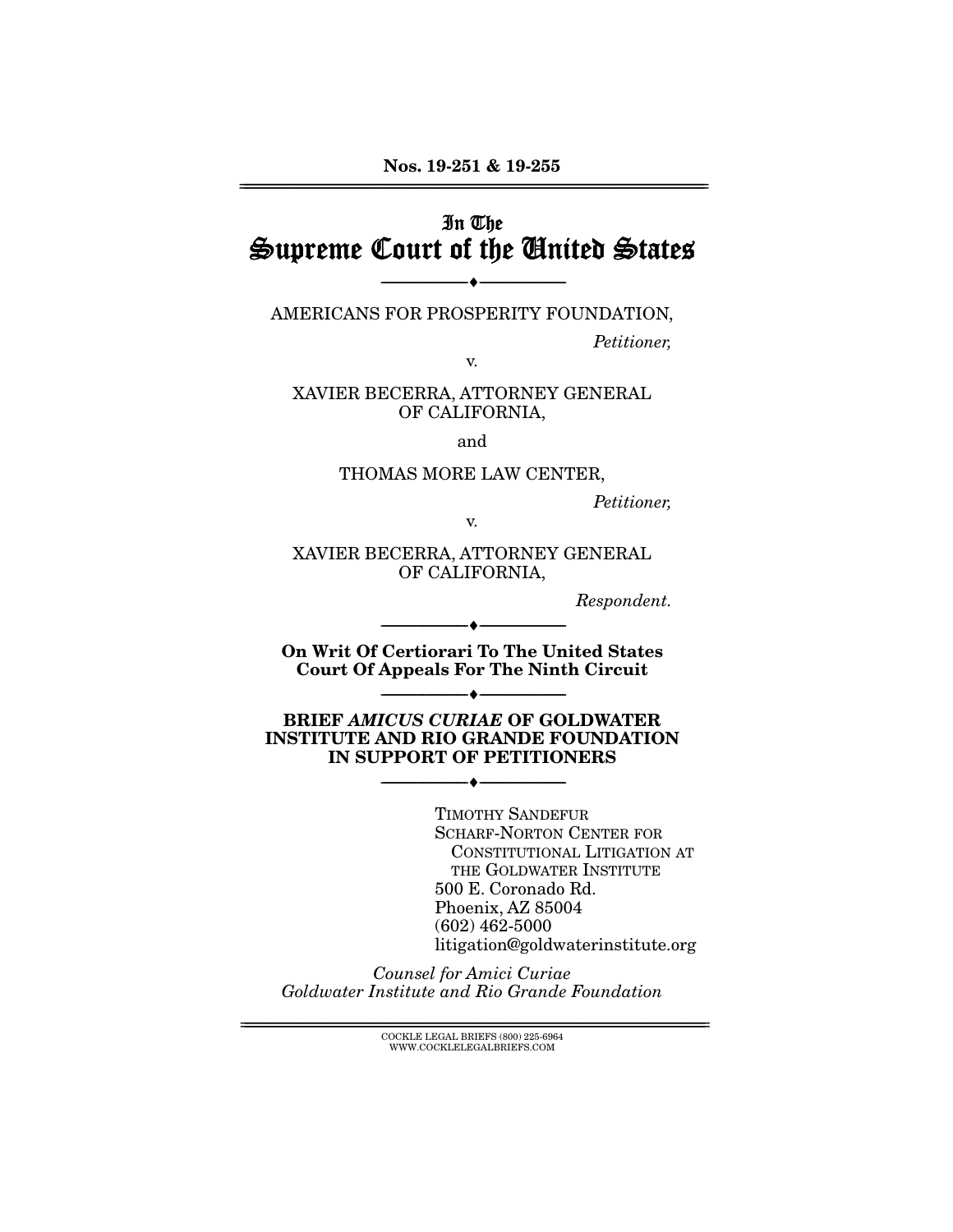## **QUESTIONS PRESENTED**

 1. Whether forcing organizations that engage in non-electoral speech and association to turn over to the government confidential information about their donors triggers exacting scrutiny, as the Ninth Circuit found, or strict scrutiny, instead.

 2. Whether such a disclosure mandate violates these organizations', and their donors', freedom of association and speech, facially or as applied.

 3. Whether the Ninth Circuit appropriately applied the elements of whatever level of scrutiny applies, given the conceded existence of a chilling effect here.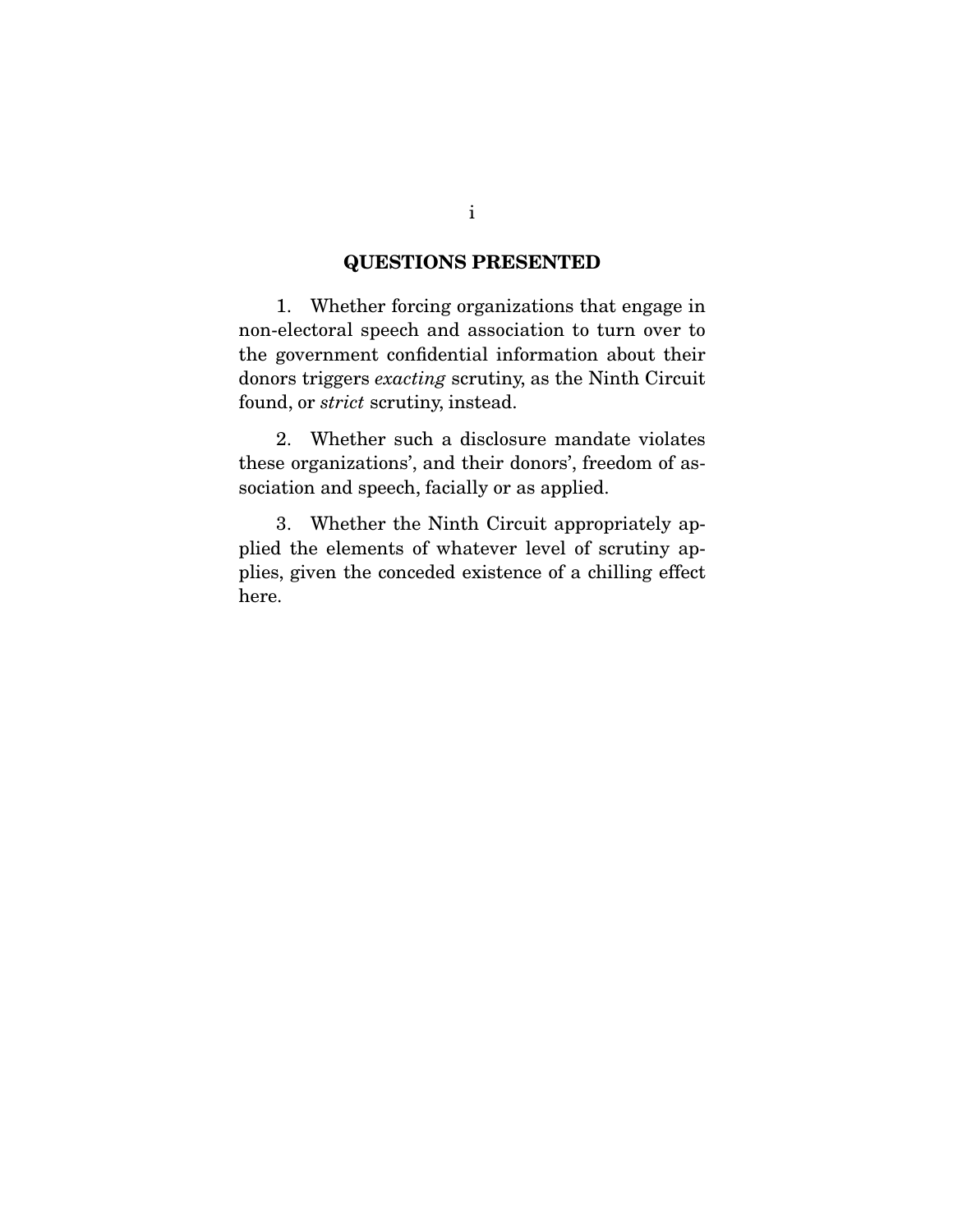# TABLE OF CONTENTS

|                                                                                                                                                                           | Page          |
|---------------------------------------------------------------------------------------------------------------------------------------------------------------------------|---------------|
| QUESTIONS PRESENTED                                                                                                                                                       | $\mathbf{i}$  |
|                                                                                                                                                                           | <sub>ii</sub> |
|                                                                                                                                                                           | iii           |
| IDENTITY AND INTEREST OF AMICI CU-                                                                                                                                        |               |
|                                                                                                                                                                           | 1             |
| SUMMARY OF ARGUMENT                                                                                                                                                       | 3             |
|                                                                                                                                                                           | 6             |
| The government's interest in the personal<br>Ι.<br>identifying information of donors to or-<br>ganizations not engaged in direct political<br>advocacy is minimal at best | 6             |
| A. Administrative efficiency is a mini-<br>mally legitimate government inter-<br>est—not an important or compelling                                                       | 6             |
| The Court should take this oppor-<br>B.<br>tunity to make clear that the "informa-<br>tional interest" does not apply                                                     | 13            |
| 1. Compelled disclosure can have dis-<br>torting and misleading effects on<br>the marketplace of ideas                                                                    | 15            |
| 2. Disclosure mandates rely on the<br>false assumption that government<br>is an impartial umpire                                                                          | 22            |
| The Court of Appeals' analysis of the<br>П.<br>chilling effect was legally erroneous                                                                                      | 27            |
|                                                                                                                                                                           | 33            |
|                                                                                                                                                                           |               |

ii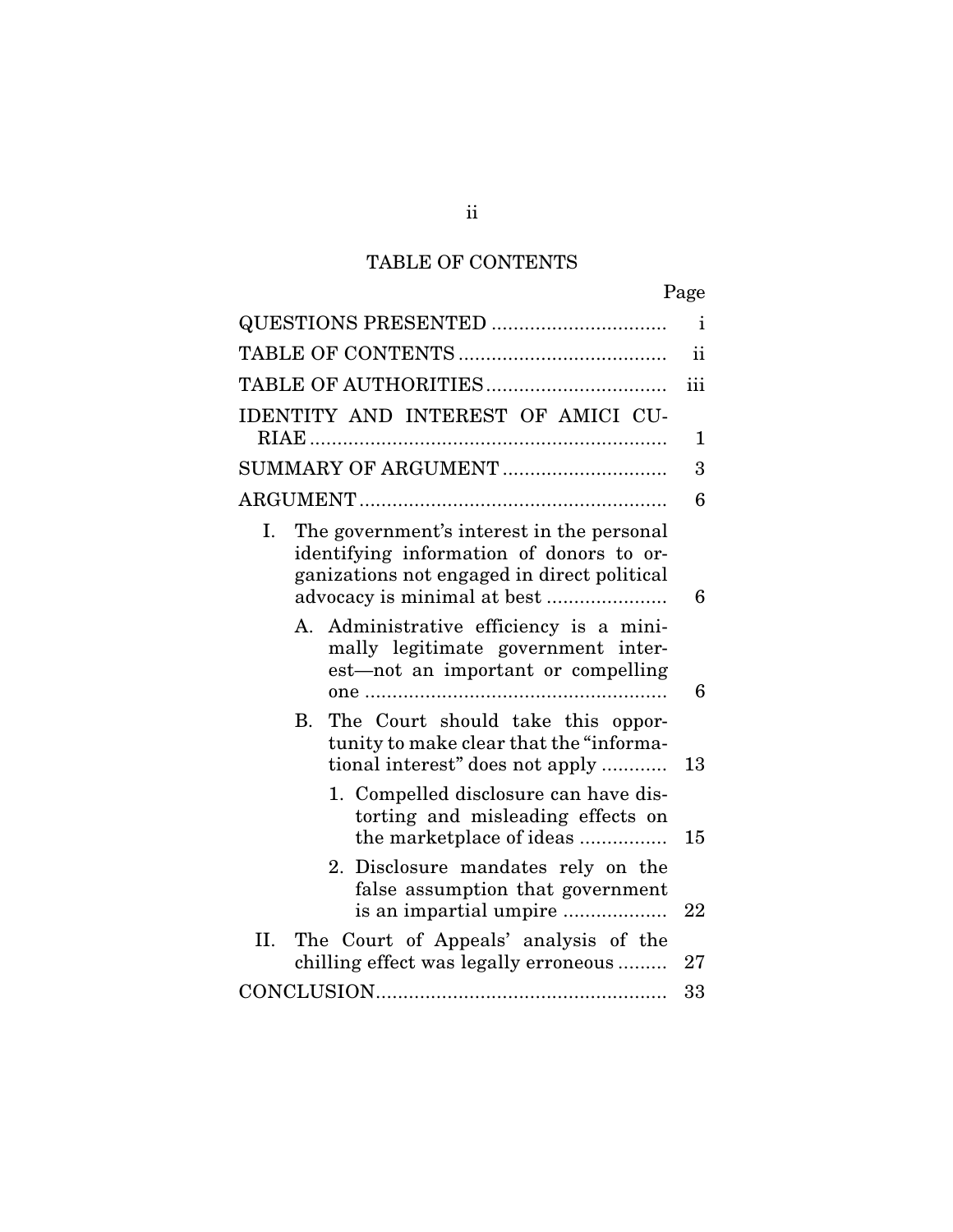# TABLE OF AUTHORITIES

Page

# CASES

| Abrams v. United States, 250 U.S. 616 (1919) 15                                            |
|--------------------------------------------------------------------------------------------|
| American Beverage Association v. City & County<br>of San Francisco, 871 F.3d 884 (9th Cir. |
| Anderson v. Martin, 375 U.S. 399 (1964)23                                                  |
| Armour v. City of Indianapolis, 566 U.S. 673                                               |
| Boyd v. United States, 116 U.S. 616 (1886)7                                                |
| Buckley v. Valeo, 424 U.S. 1 (1976) 3, 4, 11                                               |
| Citizens United v. FEC, 558 U.S. 310 (2010)3, 4, 5                                         |
| Cleveland Bd. of Educ. v. LaFleur, 414 U.S. 632                                            |
| Cmty.-Serv. Broad. of Mid-Am., Inc. v. FCC, 593                                            |
| $\it{Cook}$ v. $\it{Gralike}, 531$ U.S. $510$ $(2001)$ 23, 25                              |
| Ctr. for Individual Freedom v. Madigan, 697 F.3d                                           |
| D.C. v. U.S. Dep't of Agric., 444 F. Supp. 3d 1                                            |
|                                                                                            |
| Eaton v. Meneley, 379 F.3d 949 (10th Cir.                                                  |
| Empress Casino Joliet Corp. v. Giannoulias, 556                                            |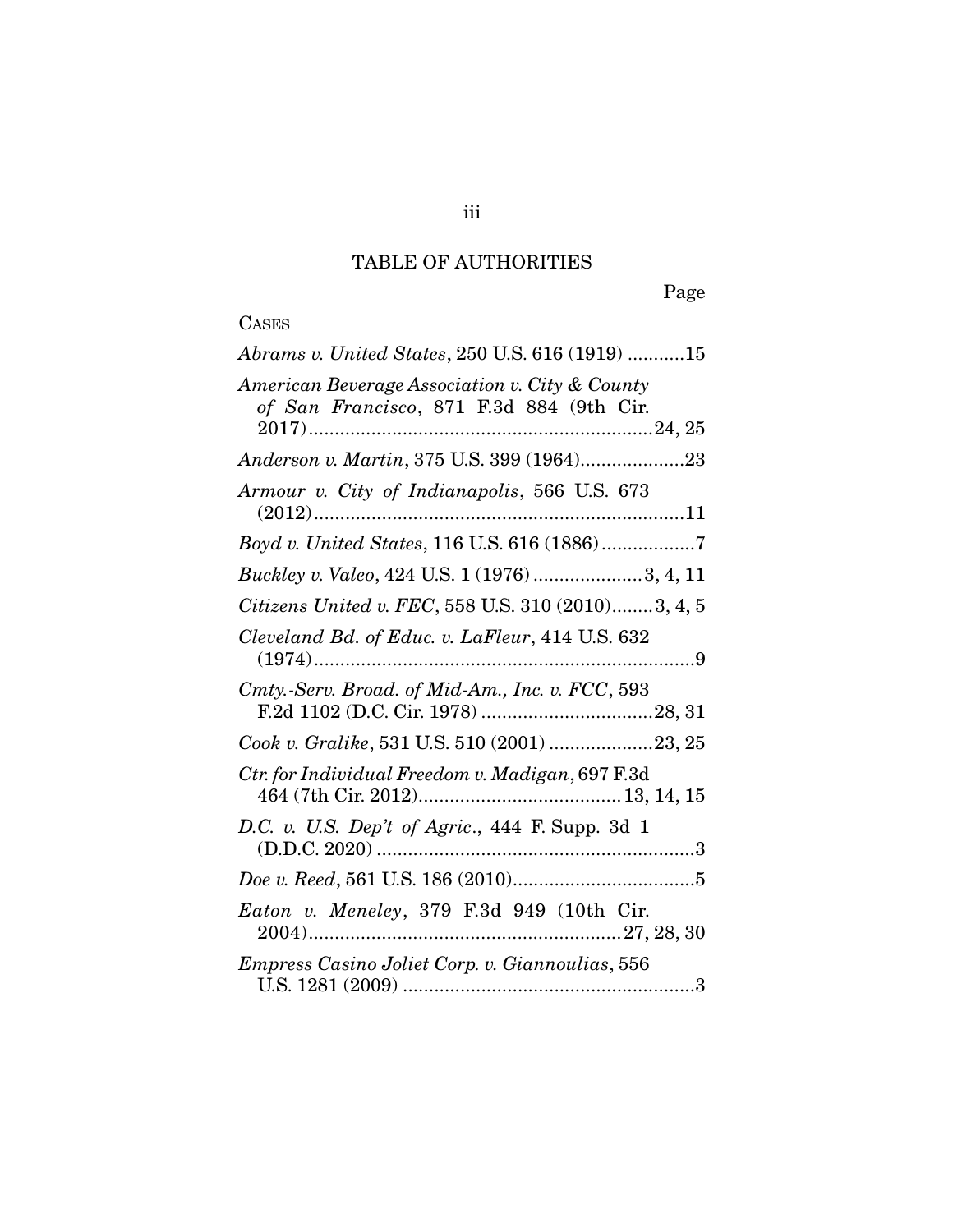| Page                                                                                            |
|-------------------------------------------------------------------------------------------------|
| Frontiero v. Richardson, 411 U.S. 677 (1973)9                                                   |
|                                                                                                 |
| Haw. Hous. Auth. v. Midkiff, 467 U.S. 229 (1984)  8                                             |
| In re Adoption of K.A.S., 499 N.W.2d 558 (N.D.                                                  |
| In re Adoption of Y.E.F., Nos. 2019-0420, 2019-<br>0421, 2020 WL 7501962 (Ohio Dec. 22, 2020)10 |
| In re S.A.J.B., 679 N.W.2d 645 (Iowa 2004)10                                                    |
| Initiative & Referendum Inst. v. Walker, 450 F.3d                                               |
| Janus v. AFSCME, 138 S. Ct. 2448 (2018)6, 7                                                     |
| Korematsu v. United States, 323 U.S. 214 (1944)11                                               |
| Laird v. Tatum, 408 U.S. 1 (1972)30                                                             |
|                                                                                                 |
| Mem'l Hosp. v. Maricopa Cnty., 415 U.S. 250                                                     |
| Mills v. Reynolds, 837 P.2d 48 (Wyo. 1992)10                                                    |
| NAACP v. Alabama ex rel. Patterson, 357 U.S.                                                    |
| Nadeau v. Helgemoe, 561 F.2d 411 (1st Cir.                                                      |
| Nat'l Fed'n of Indep. Bus. v. Sebelius, 567 U.S.<br>. 3                                         |
| Nat'l Org. for Marriage v. McKee, 649 F.3d 34                                                   |

#### iv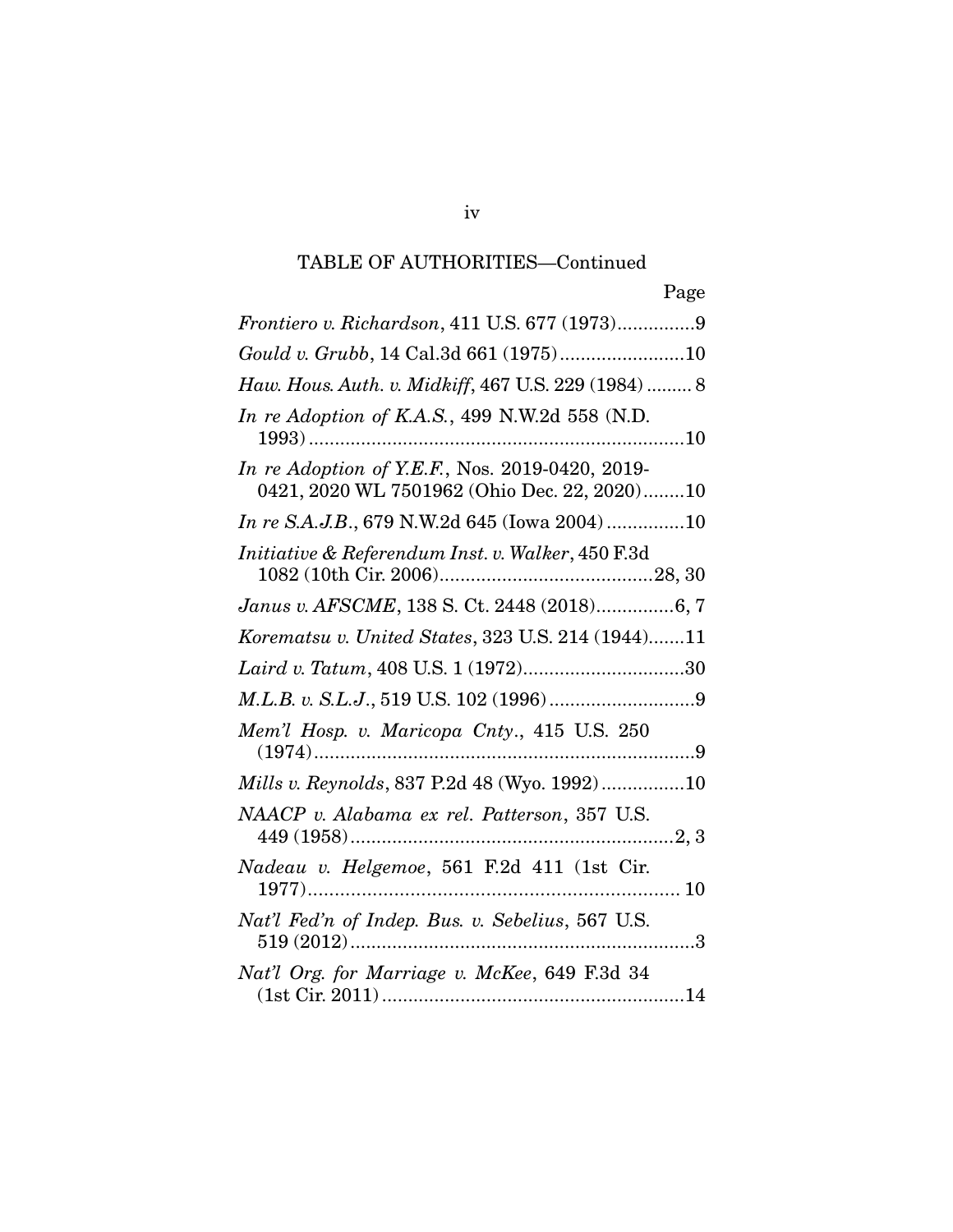| New York Times Co. v. Sullivan, 376 U.S. 254                                                     |
|--------------------------------------------------------------------------------------------------|
| <i>Nieves v. Bartlett</i> , 139 S. Ct. 1715 (2019)5                                              |
| Nollan v. Cal. Coastal Comm'n, 483 U.S. 825                                                      |
| Poole v. County of Otero, 271 F.3d 955 (10th Cir.                                                |
| Rio Grande Found. v. City of Santa Fe, 437<br>F. Supp. 3d 1051 (D.N.M. 2020) 14, 32              |
| Rio Grande Foundation v. City of Santa Fe, No.                                                   |
| Sampson v. Buescher, 625 F.3d 1247 (10th Cir.                                                    |
| Schneider v. New Jersey, 308 U.S. 147 (1939)9                                                    |
|                                                                                                  |
| Stanley v. Illinois, 405 U.S. 645 (1972)11                                                       |
| Zauderer v. Office of Disciplinary Counsel of Su-<br>preme Court of Ohio, 471 U.S. 626 (1985) 24 |

## **STATUTES**

v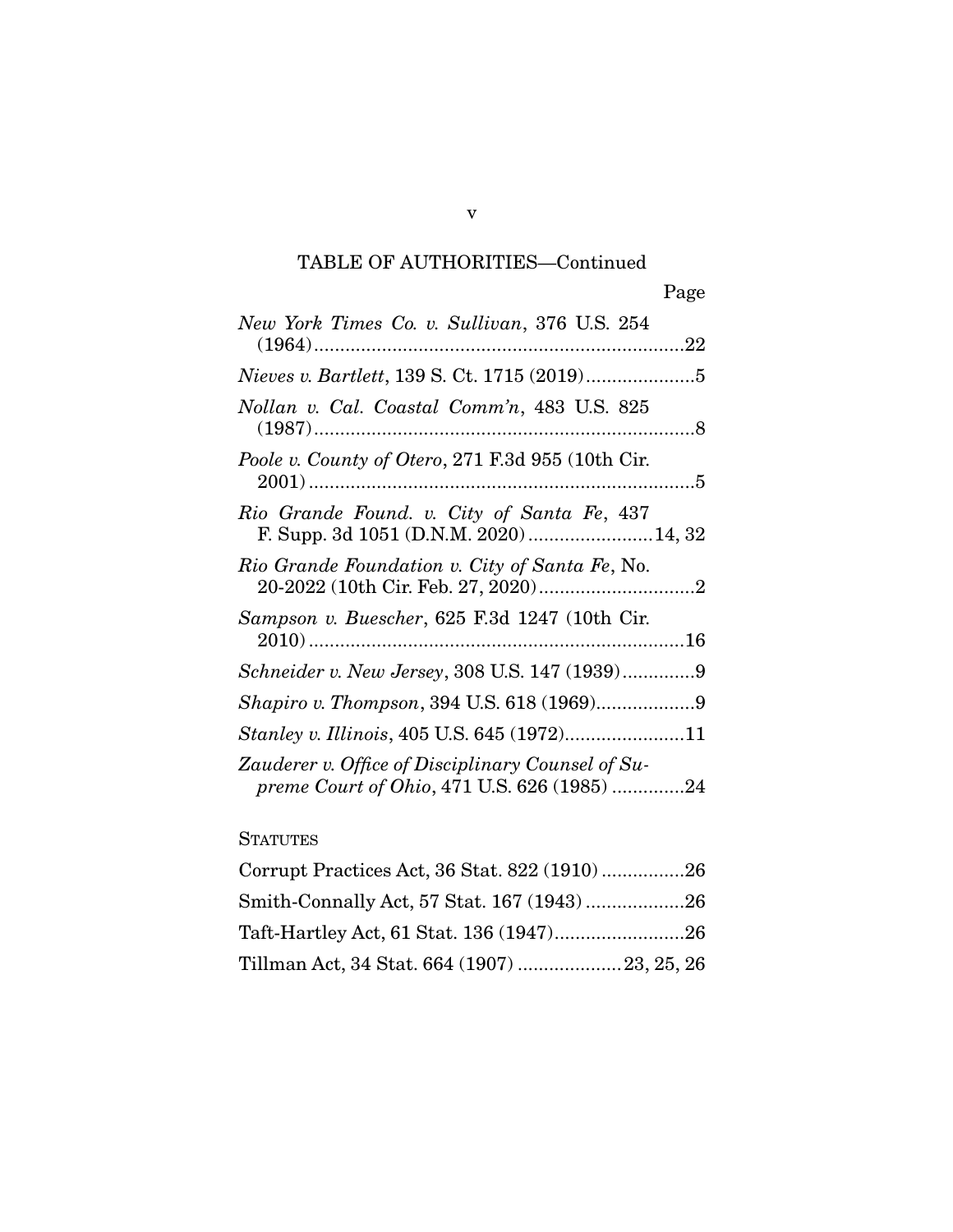| <b>OTHER AUTHORITIES</b>                                                                                                                           |
|----------------------------------------------------------------------------------------------------------------------------------------------------|
|                                                                                                                                                    |
| Alexander Volokh, The Pitfalls of the Environ-<br>mental Right-to-Know, 2002 Utah L. Rev. 805                                                      |
| Bradley A. Smith, The Myth of Campaign Finance<br>Reform, National Affairs, Winter 201022, 23, 24                                                  |
| Brief Amicus Curiae NAACP in Support of Appel-<br>lants, Americans for Prosperity v. Becerra, 2017<br>WL 412295 (9th Cir., filed Jan. 27, 2017)  6 |
| Brief Amicus Curiae of Sens. Sheldon White-<br>house, et al., Cedar Point Nursery v. Hassid,                                                       |
| Brooke Phillips, San Antonio Bans Chick-fil-A<br>from Airport, News4SA.com, Mar. 21, 2019 29                                                       |
| Casey Newton, Outfoxed: How Protests Forced<br>Mozilla's CEO to Resign in 11 Days, The                                                             |
| Cass R. Sunstein, Informing America: Risk, Dis-<br>closure, and the First Amendment, 20 Fla. St.                                                   |
| Cass R. Sunstein, Risk and Reason: Safety, Law,                                                                                                    |
| David E. Bernstein, The Red Menace, Revisited,                                                                                                     |
| Donald B. Tobin, Anonymous Speech and Sec-<br>tion 527 of the Internal Revenue Code, 37 Ga.                                                        |

vi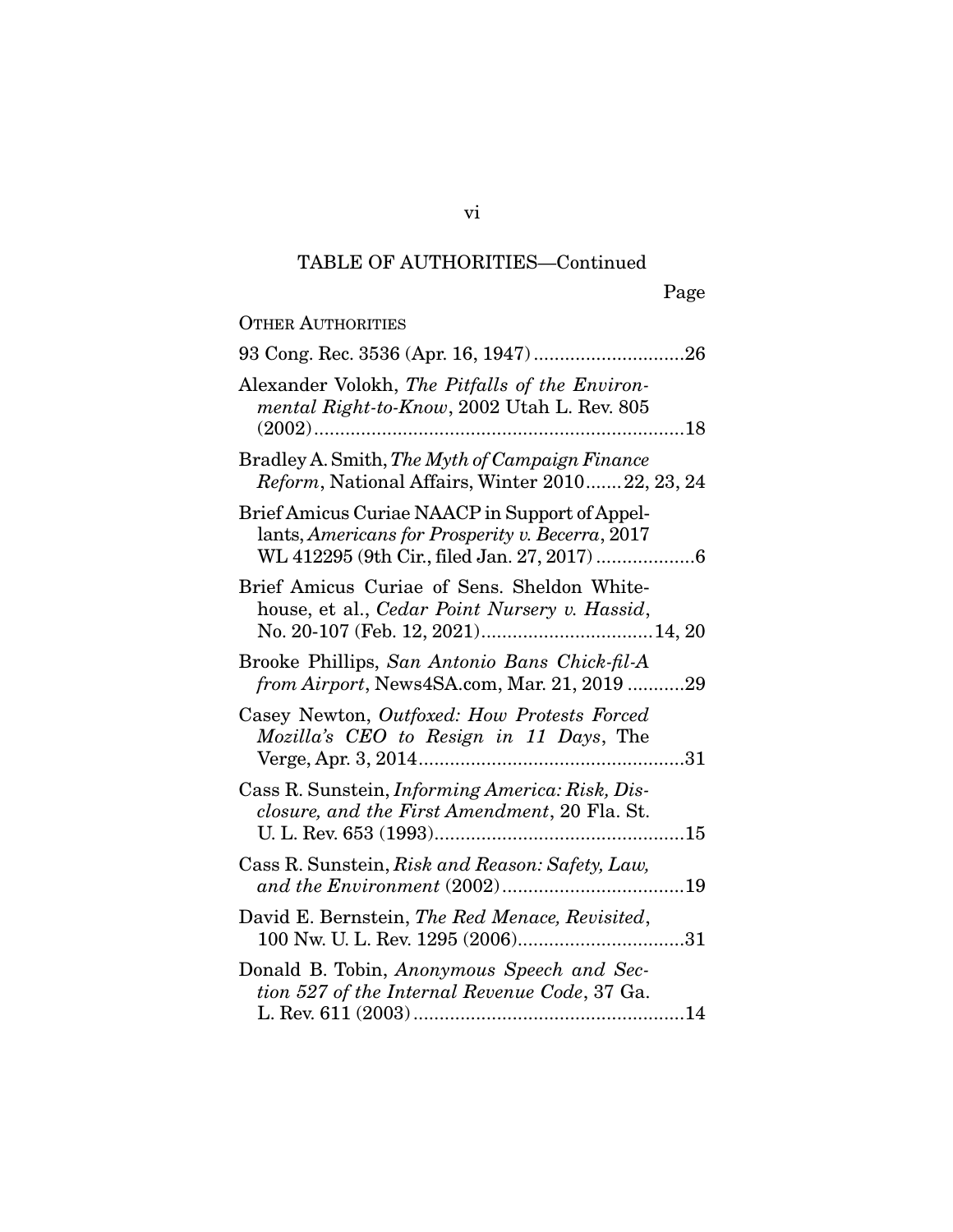| Elizabeth Garrett, Voting with Cues, 37 U. Rich.                                                                                                                                                    |            |
|-----------------------------------------------------------------------------------------------------------------------------------------------------------------------------------------------------|------------|
| Emma Burnell, Who Funds You? Think Tanks<br>Are All Being Tarnished by Secretive Right-                                                                                                             |            |
| Hal Dardick, Alderman to Chick-fil-A: No Deal,                                                                                                                                                      | $\dots 29$ |
| Jon Riches, The Victims of "Dark Money" Disclo-<br>sure: How Government Reporting Requirements<br><b>Suppress Speech and Limit Charitable Giving</b>                                                |            |
| Kenneth Einar Himma, The Concept of Information<br>Overload: A Preliminary Step in Understand-<br>ing the Nature of a Harmful Information-<br><i>Related Condition</i> , 9 Ethics & Info. Tech. 259 |            |
| Lear Jiang, Note: Disclosure's Last Stand? The<br>Need to Clarify the "Informational Interest"<br>Advanced by Campaign Finance Disclosure,<br>119 Colum. L. Rev. 487 (2019)  16, 19, 27             |            |
| Matt Miller, Privacy and the Right to Advocate:<br>Remembering NAACP v. Alabama and its<br>First Amendment Legacy on the 60th Anniver-<br>sary of the Case (Goldwater Institute, 2018)1             |            |
| Michael D. Gilbert, Campaign Finance Disclo-<br>sure and the Information Tradeoff, 98 Iowa L.                                                                                                       |            |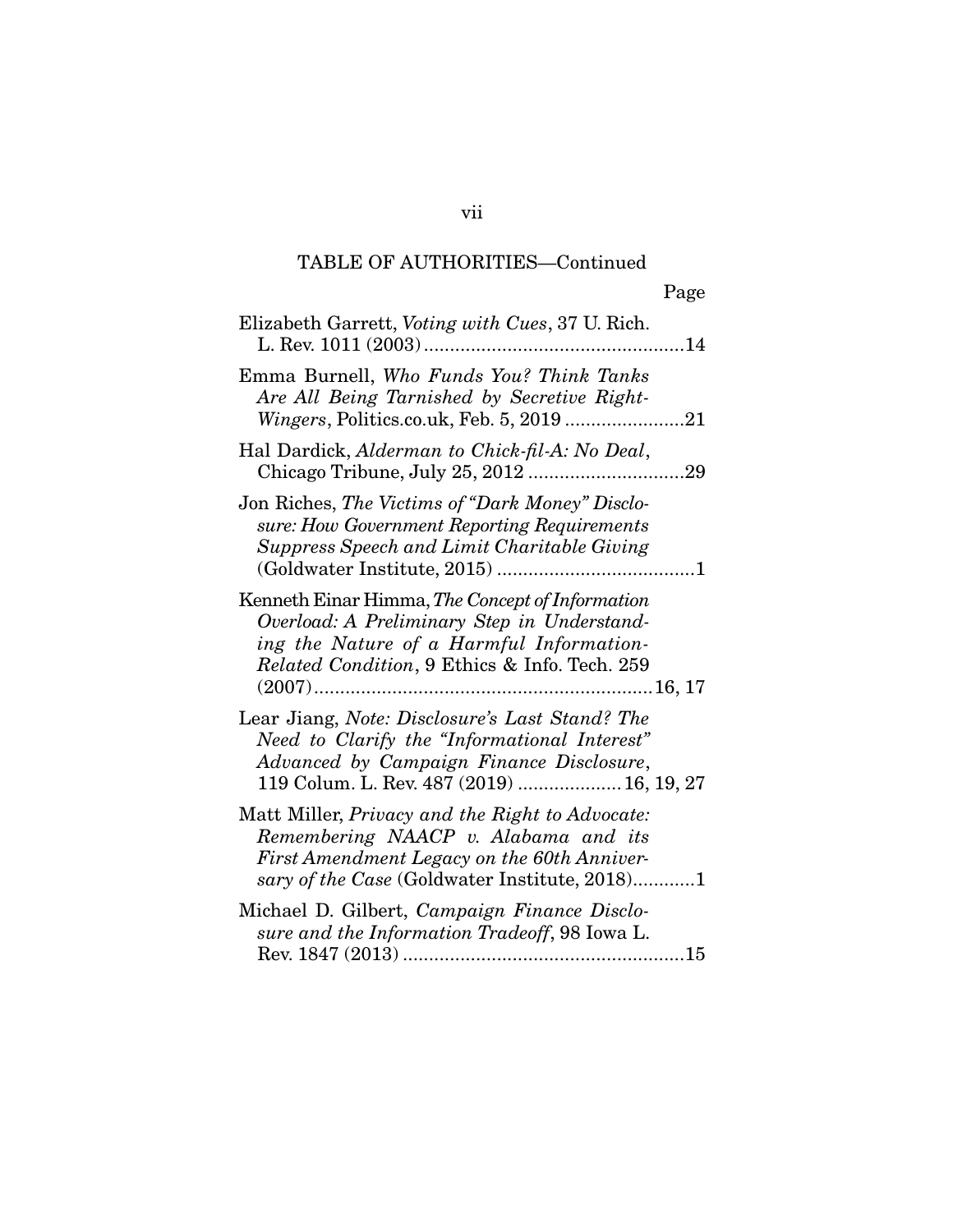viii

| Note: The Political Activity of Think Tanks: The<br>Case for Mandatory Contributor Disclosure,                                                   |
|--------------------------------------------------------------------------------------------------------------------------------------------------|
| Omri Ben-Shahar & Carl E. Schneider, The Fail-<br>ure of Mandated Disclosure, 159 U. Pa. L. Rev.                                                 |
| Paula J. Dalley, The Use and Misuse of Disclo-<br>sure As A Regulatory System, 34 Fla. St. U. L.                                                 |
| Richard A. Epstein, Behavioral Economics: Hu-<br>man Errors and Market Corrections, 73 U.                                                        |
| Robert G. Natelson, Does "The Freedom of the<br>Press" Include A Right to Anonymity? The<br>Original Meaning, 9 N.Y.U. J. L. & Liberty 160       |
| Roy G. Spece, Jr. & David Yokum, Scrutinizing<br>Strict Scrutiny, 40 Vt. L. Rev. 285 (2015)8, 11                                                 |
| Scott M. Noveck, Campaign Finance Disclosure<br>and the Legislative Process, 47 Harv. J. on                                                      |
| Seth F. Kreimer, Sunlight, Secrets, and Scarlet<br>Letters: The Tension Between Privacy and Dis-<br>closure in Constitutional Law, 140 U. Pa. L. |
| Stephen E. Gottlieb, Compelling Governmental<br>Interests: An Essential but Unanalyzed Term<br>in Constitutional Adjudication, 68 B.U. L. Rev.   |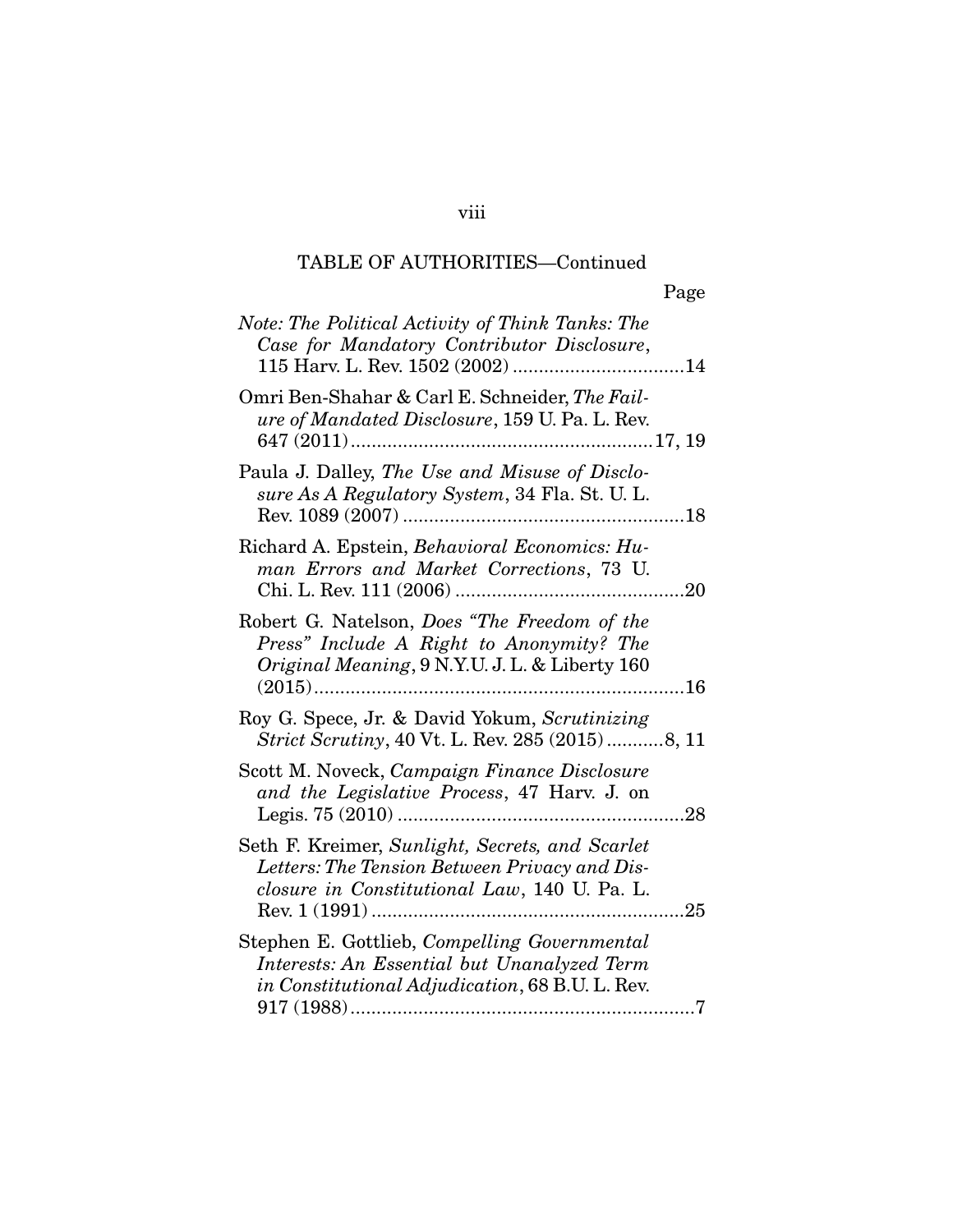| Stephen Kantrowitz, Ben Tillman and the Re-<br>construction of White Supremacy (2000)23                                                                 |  |
|---------------------------------------------------------------------------------------------------------------------------------------------------------|--|
| Thomas Rachfall, et al., The Information Over-<br>load Phenomenon: The Influence of Bad and<br>(Ir) relevant Information, 3 Int'l J. Research in        |  |
| Thorsten Pachur & Ralph Hertwig, How Do Peo-<br>ple Judge Risk: Availability Heuristic, Affect<br><i>Heuristic, or Both?, 18 J. Experimental Psych.</i> |  |
| Tim Worstall, It Doesn't Matter Who Funds<br>Think Tanks, But If It Did, Left-wing Ones<br>Would Do Particularly Badly, The Telegraph,                  |  |
| William McGeveran, Mrs. Mcintyre's Checkbook:<br>Privacy Costs of Political Contribution Disclo-<br>sure, 6 U. Pa. J. Const. L. 1 (2003) 30             |  |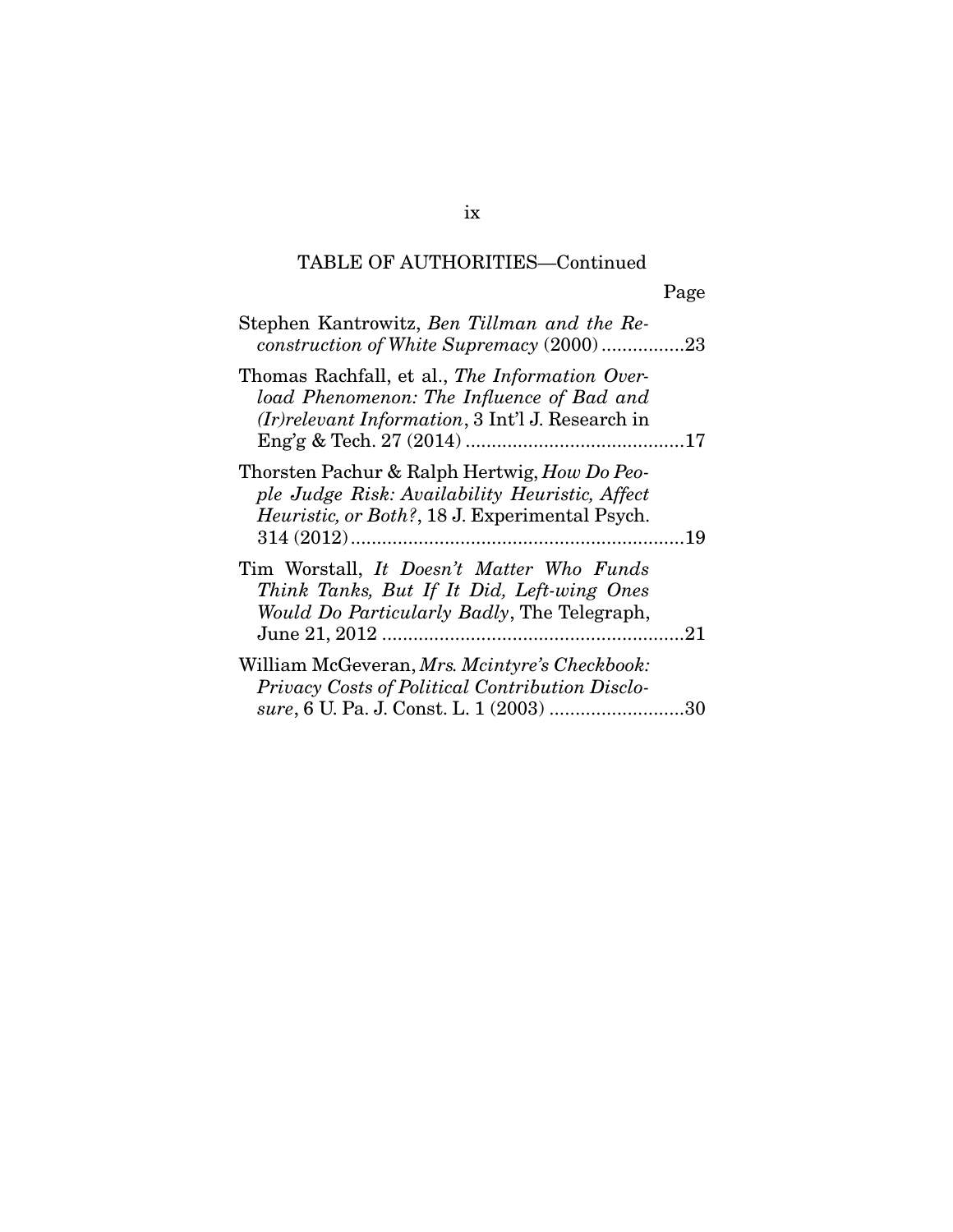#### **IDENTITY AND INTEREST OF AMICI CURIAE**<sup>1</sup>

 The Goldwater Institute ("GI") is a nonpartisan public policy and research foundation devoted to advancing the principles of limited government, individual freedom, and constitutional protections through litigation, research, policy briefings and advocacy. Through its Scharf-Norton Center for Constitutional Litigation, GI litigates and files amicus briefs when its or its clients' objectives are directly implicated.

 Among GI's priorities is the protection of the privacy rights of those who donate to nonprofit research and advocacy groups. GI scholars have also published research on the free speech issues raised by donordisclosure mandates like those at issue here. See Matt Miller, Privacy and the Right to Advocate: Remembering NAACP v. Alabama and its First Amendment Legacy on the 60th Anniversary of the Case (Goldwater Institute, 2018);<sup>2</sup> Jon Riches, The Victims of "Dark Money" Disclosure: How Government Reporting Requirements Suppress Speech and Limit Charitable Giving (Goldwater Institute, 2015).<sup>3</sup>

<sup>1</sup> Pursuant to Supreme Court Rules 37.3(a) and 37.6, counsel for amici affirm that all parties have consented to the filing of this brief, that no counsel for any party authored it in whole or in part, and that no person or entity, other than amici, their members, or counsel, made a monetary contribution to the preparation or submission of this brief.

<sup>2</sup> https://goldwaterinstitute.org/wp-content/uploads/2018/01/ naacp-1-16-2018-1.pdf.

<sup>3</sup> https://goldwaterinstitute.org/wp-content/uploads/2015/08/ Dark-Money-paper.pdf.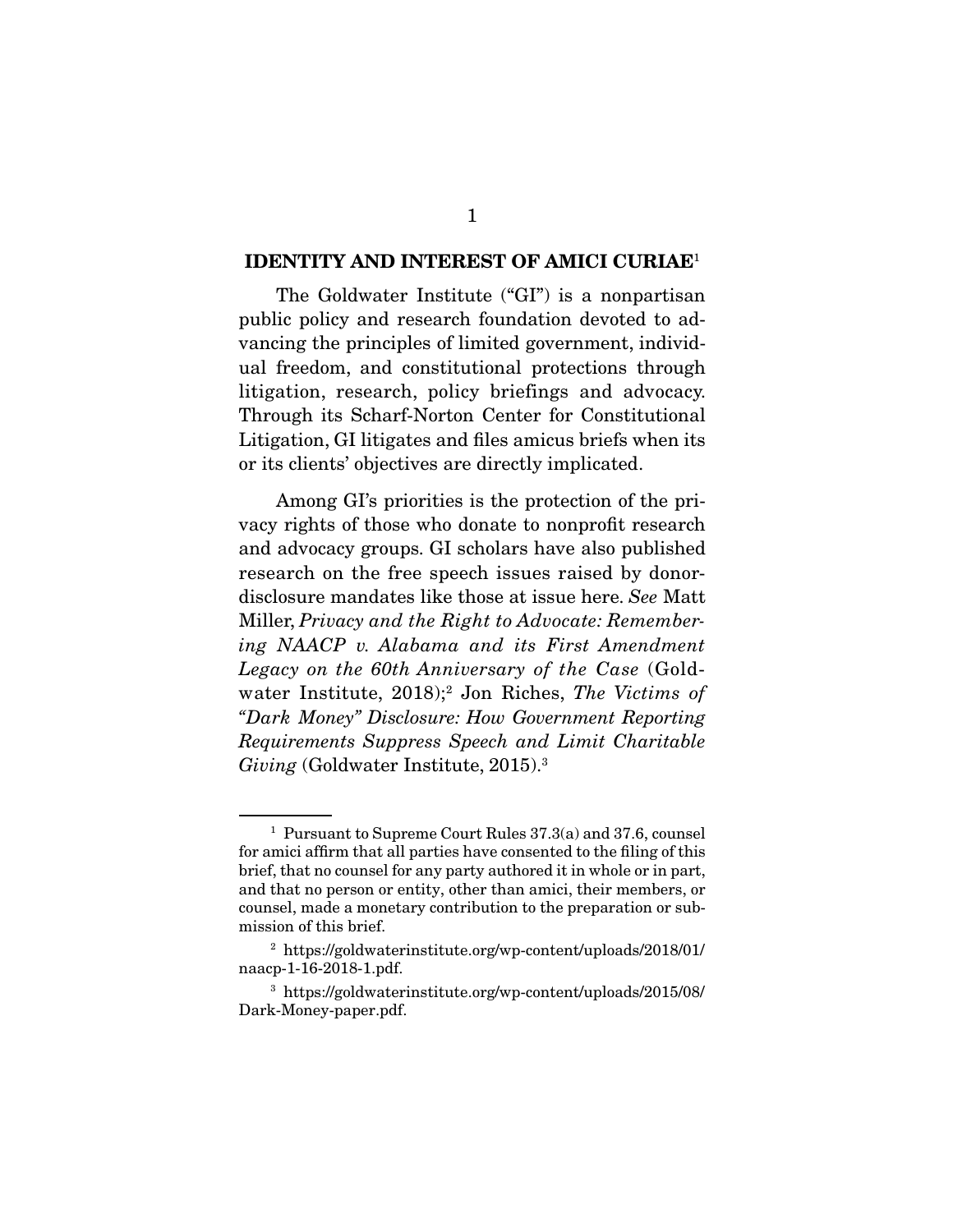2

 GI has also litigated or participated as amicus curiae in courts around the nation to defend the rights of those who are forced to disclose their personal information to the government when they contribute money to policy think tanks or advocacy organizations. GI attorneys, for example, represent amicus Rio Grande Foundation in a case now pending before the Tenth Circuit, Rio Grande Foundation v. City of Santa Fe, No. 20-2022 (10th Cir. Feb. 27, 2020) (pending).

 But the questions presented here are also central to GI's own operations. GI, like Petitioner, received a demand from the California Attorney General ordering it to disclose private information of its donors to the state as a condition of fundraising in California. GI has so far refused to comply, because it believes it owes its many supporters a duty to defend their constitutional right to confidentiality, as well as its own. As this Court declared in NAACP v. Alabama ex rel. Patterson, 357 U.S. 449, 462 (1958), "[i]nviolability of privacy in group association may in many circumstances be indispensable to preservation of freedom of association, particularly where a group espouses dissident beliefs." GI submits this brief in defense of that privacy both as a private interest essential to its work and as one of the constitutional freedoms it is pledged to protect.

 The Rio Grande Foundation (RGF) is New Mexico's only think tank dedicated to free markets and individual liberty. Founded in 2000, the Foundation participates in state, local, and federal debates on policy matters relating to free markets, lower taxation, and limited government. It also appears as amicus curiae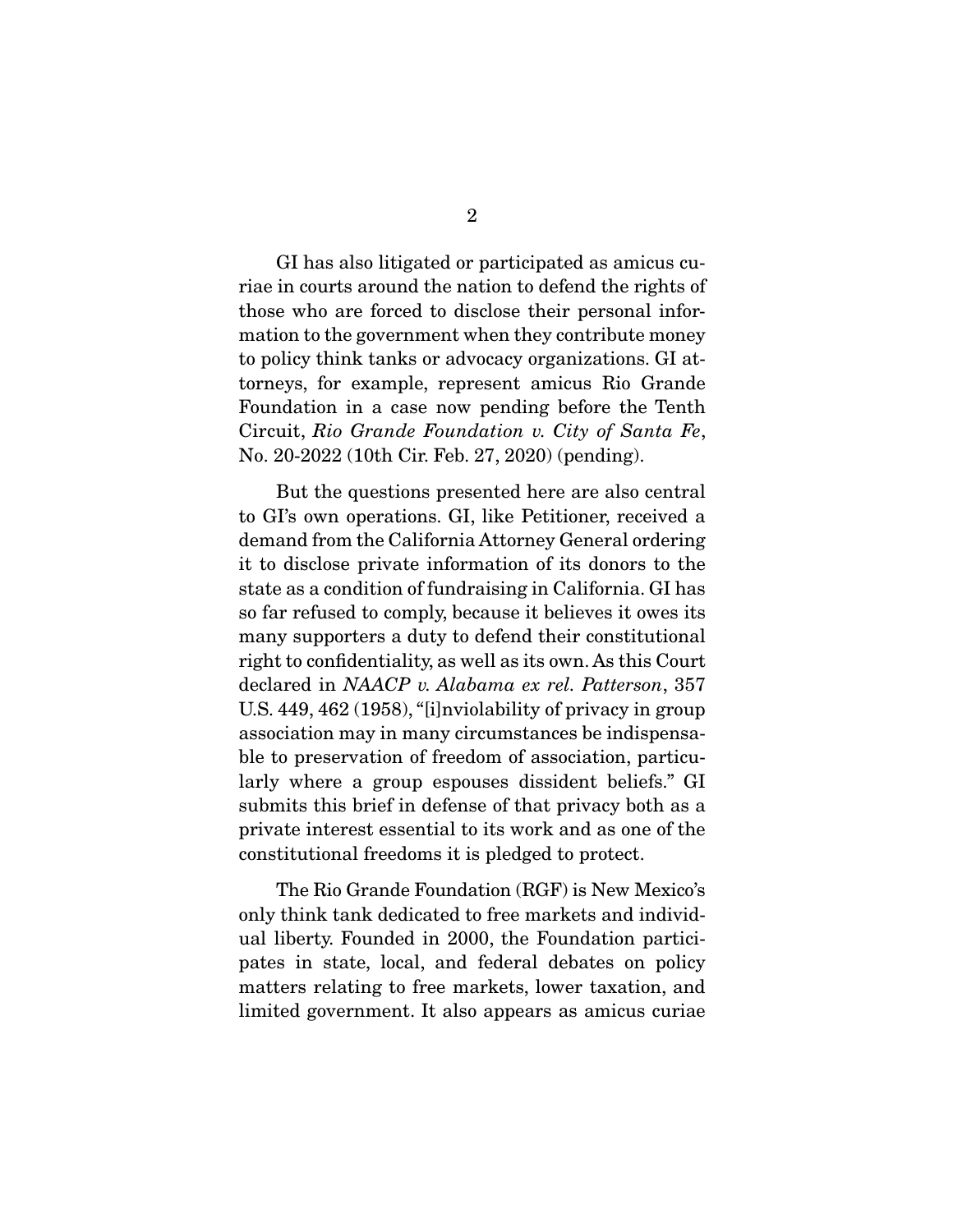in this and other courts in cases touching on matters related to these interests. See, e.g., Empress Casino Joliet Corp. v. Giannoulias, 556 U.S. 1281 (2009); Nat'l Fed'n of Indep. Bus. v. Sebelius, 567 U.S. 519  $(2012)$ ; D.C. v. U.S. Dep't of Agric., 444 F. Supp. 3d 1 (D.D.C. 2020).

 But RGF is also affected by anti-privacy mandates like those at issue here. It is currently the plaintiff in the case pending in the Tenth Circuit, to defend the rights of its own donors against the city of Santa Fe ordinance described in this brief. RGF therefore submits this brief in defense of the principle of constitutionally limited government which it is RGF's mission to defend, but also on behalf of itself and its own donors, who face harassment, intimidation, and threats as a result of donor disclosure requirements.

#### **SUMMARY OF ARGUMENT**

--------------------------------- ♦ ---------------------------------

 The Petitioners are correct that strict scrutiny, not exacting scrutiny, applies here, because this case involves organizations not engaged in political campaigns, and therefore outside the boundaries of cases such as *Buckley v. Valeo*, 424 U.S. 1 (1976), or *Citizens* United v. FEC, 558 U.S. 310  $(2010)$ . Instead, they fall within the strict scrutiny rule of NAACP v. Alabama ex rel. Patterson, 357 U.S. 449 (1958), and the disclosure mandate here fails under strict scrutiny, because California has not attempted any tailoring of that mandate, and the court below expressly admitted that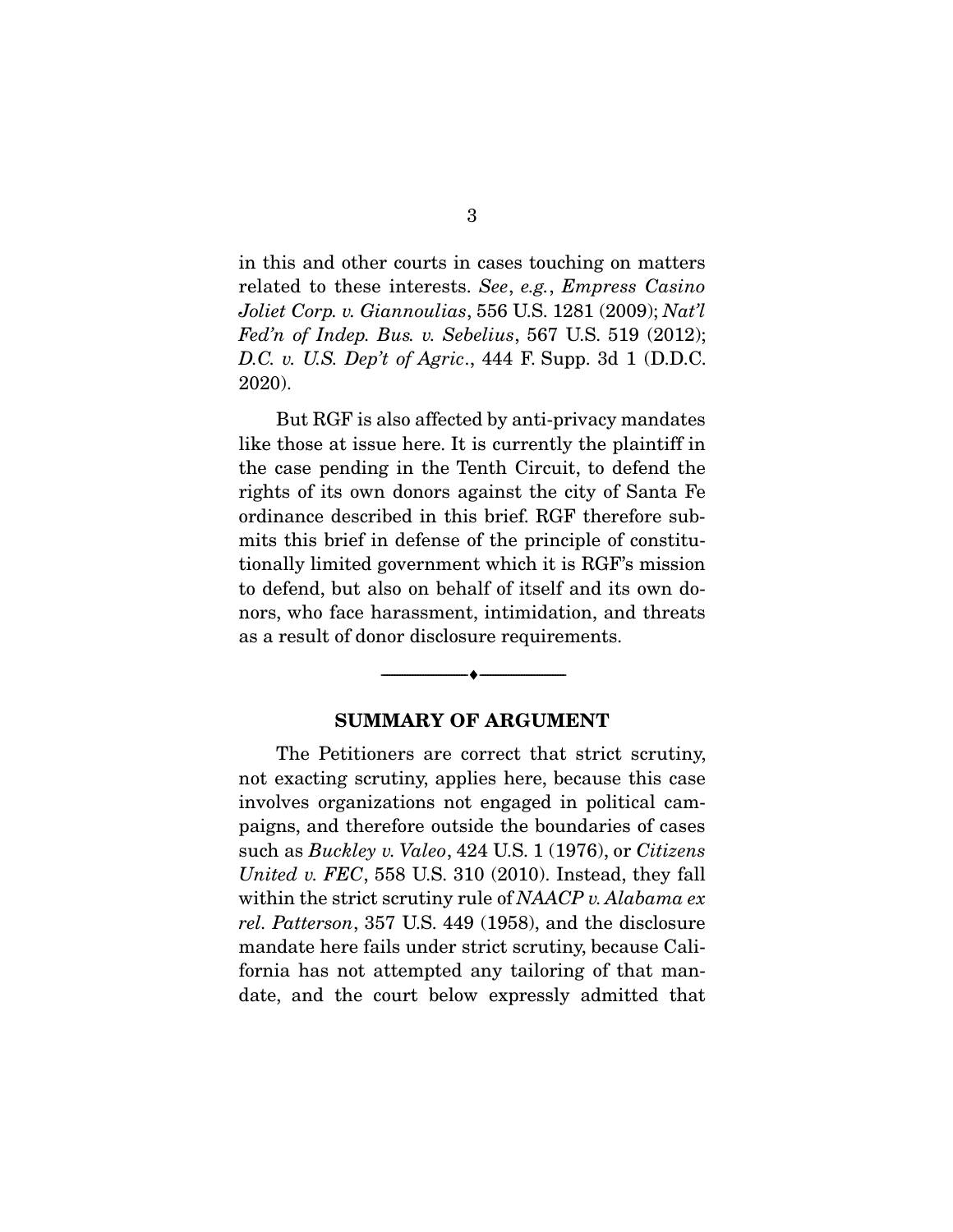there are less restrictive means. Thomas More's Pet. App. (App.) at 22–23.

 But even assuming that exacting scrutiny does apply, the Ninth Circuit's application of exacting scrutiny was confusing, ambiguous, and self-contradictory, particularly with respect to the "interest" prong of the test. Under either strict or exacting scrutiny, the government must show something more than a merely "legitimate" interest—it must show a "strong" or "important" or "compelling" interest. Buckley, 424 U.S. at 64. Here, however, the government interest at issue is " 'investigative efficiency,'" App. at 21a, which is only a "legitimate," not an "important" or "compelling" one. See below, Section I.A. That interest cannot logically satisfy either exacting or strict scrutiny. Buckley, 424 U.S. at 64 ("exacting scrutiny" "cannot be [satisfied] by a mere showing of some legitimate governmental interest.").

 In addition to this "efficiency" interest, however, some prominent lawyers and activists have also argued that government should force nonprofit groups to disclose confidential information about their supporters based on the "informational interest." See below Section I.B. Outside the context of candidate elections, the informational interest is a problematic theory. In fact, forcing public disclosure of confidential information in an effort to educate the public is more likely to lead to bias and manipulation of the political process than to a better-informed electorate. This Court has countenanced the informational interest only in the context of candidate elections, see, e.g., Citizens United,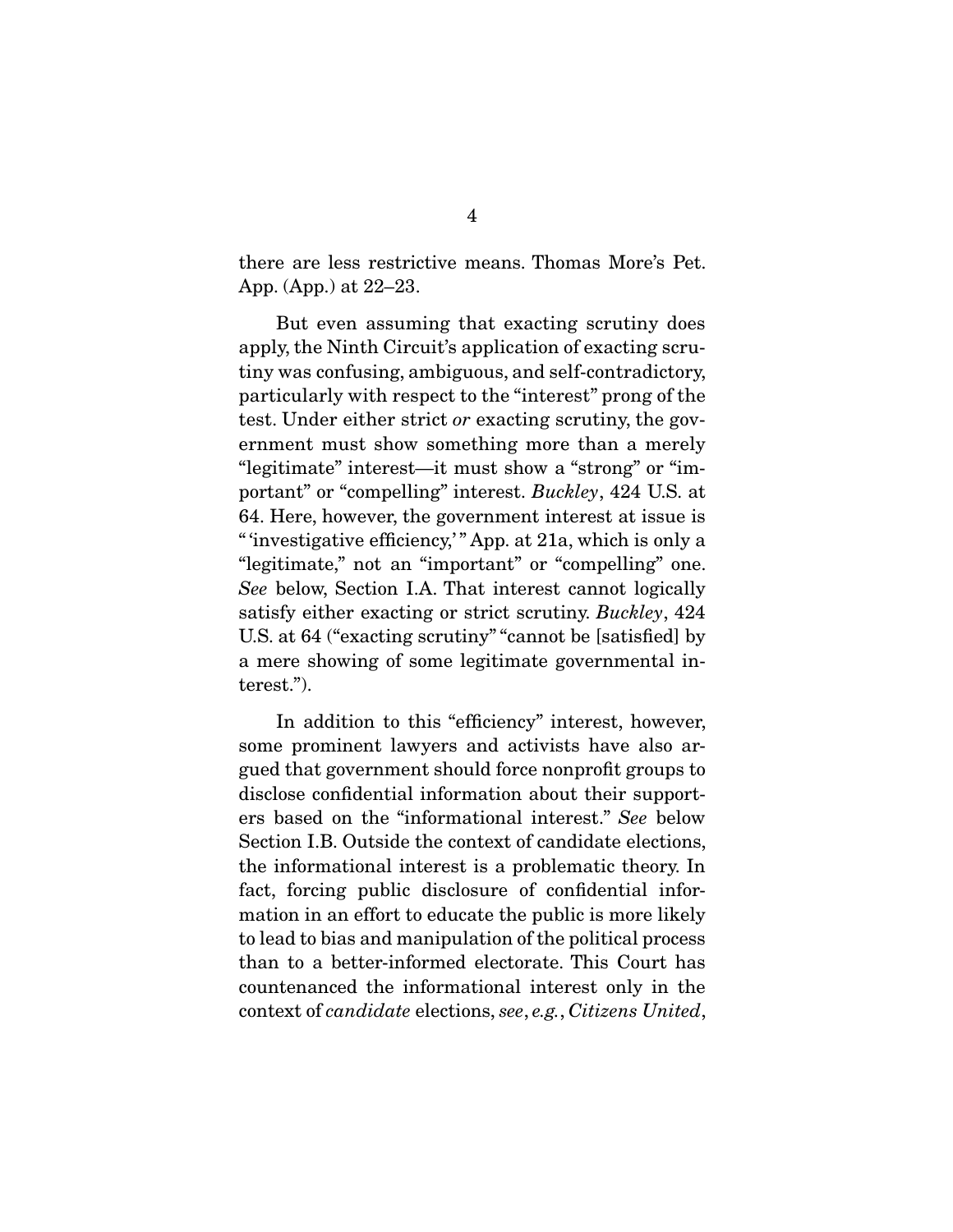558 U.S. at 913–144 —and it should take the opportunity of this case to make clear that it does not extend beyond that context.

 Finally, the decision below erred in its analysis of the burden on Petitioners' speech. Chilling-effect analysis is objective—it does not require Petitioners to prove that they or their supporters were dissuaded from speaking, Poole v. County of Otero, 271 F.3d 955, 960 (10th Cir. 2001), only that a person of ordinary firmness would hesitate to speak under the circumstances. Nieves v. Bartlett, 139 S. Ct. 1715, 1721 (2019). Yet the Court of Appeals—while simultaneously admitting that "some individuals who have or would support [Petitioners] may be deterred" from doing so due to the compulsory disclosure, App. at 30a (emphasis removed) ruled that there was no First Amendment chill. And it ignored the objective analysis, and the longstanding principle that chill plaintiffs are not required to point to a specific example of self-censorship in order to prevail—concluding that the Petitioners "could not point to any contributor who had reduced or eliminated his or her support . . . due to the fear of disclosure." Id. at 29a. This confused and self-contradictory analysis conflicts with this Court's precedent and threatens the viability of free speech rights for advocacy organizations

 $4$  Doe v. Reed, 561 U.S. 186 (2010), declined to apply this interest in the context of initiative campaigns.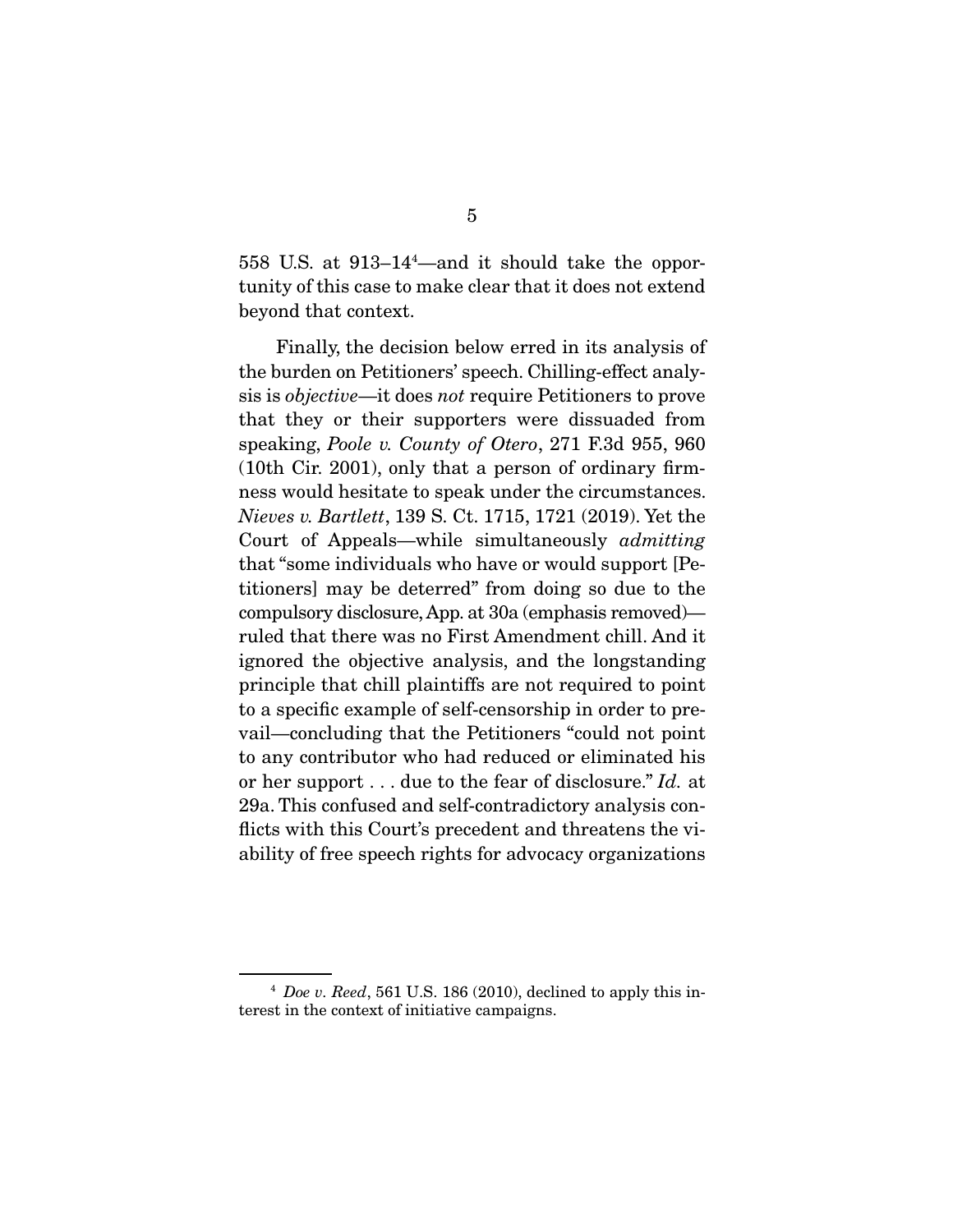such as amici Goldwater Institute and Rio Grande Foundation.5

**ARGUMENT** 

--------------------------------- ♦ ---------------------------------

**I. The government's interest in the personal identifying information of donors to organizations not engaged in direct political advocacy is minimal at best.** 

## **A. Administrative efficiency is a minimally legitimate government interest not an important or compelling one.**

 The Court of Appeals held that exacting scrutiny applies. App. at 16a. That test requires: (1) a state interest that is either "compelling," Janus v. AFSCME, 138 S. Ct. 2448, 2465 (2018), or "'sufficiently important," Reed, 561 U.S. at 196 (citation omitted), and (2) tailoring, so that the law is either as narrow as

<sup>&</sup>lt;sup>5</sup> The important consideration is whether the speech is controversial, not whether a court agrees with the viewpoint at issue. Yet the Ninth Circuit dismissed out of hand harassment directed against right leaning groups—for example, by claiming that the disclosure mandate at issue here is "a far cry from the broad and indiscriminate disclosure laws passed in the 1950s to harass and intimidate members of unpopular organizations." App. at 32a. Yet as the NAACP itself argued below in its amicus brief, the disclosure requirements in this case protect all groups that espouse controversial beliefs: "The Attorney General's position in this case, if adopted by this Court, would call well-established First Amendment protections into question and could substantially chill associational activities." Brief Amicus Curiae NAACP in Support of Appellants, Americans for Prosperity v. Becerra, 2017 WL 412295 at \*\*1–2 (9th Cir., filed Jan. 27, 2017).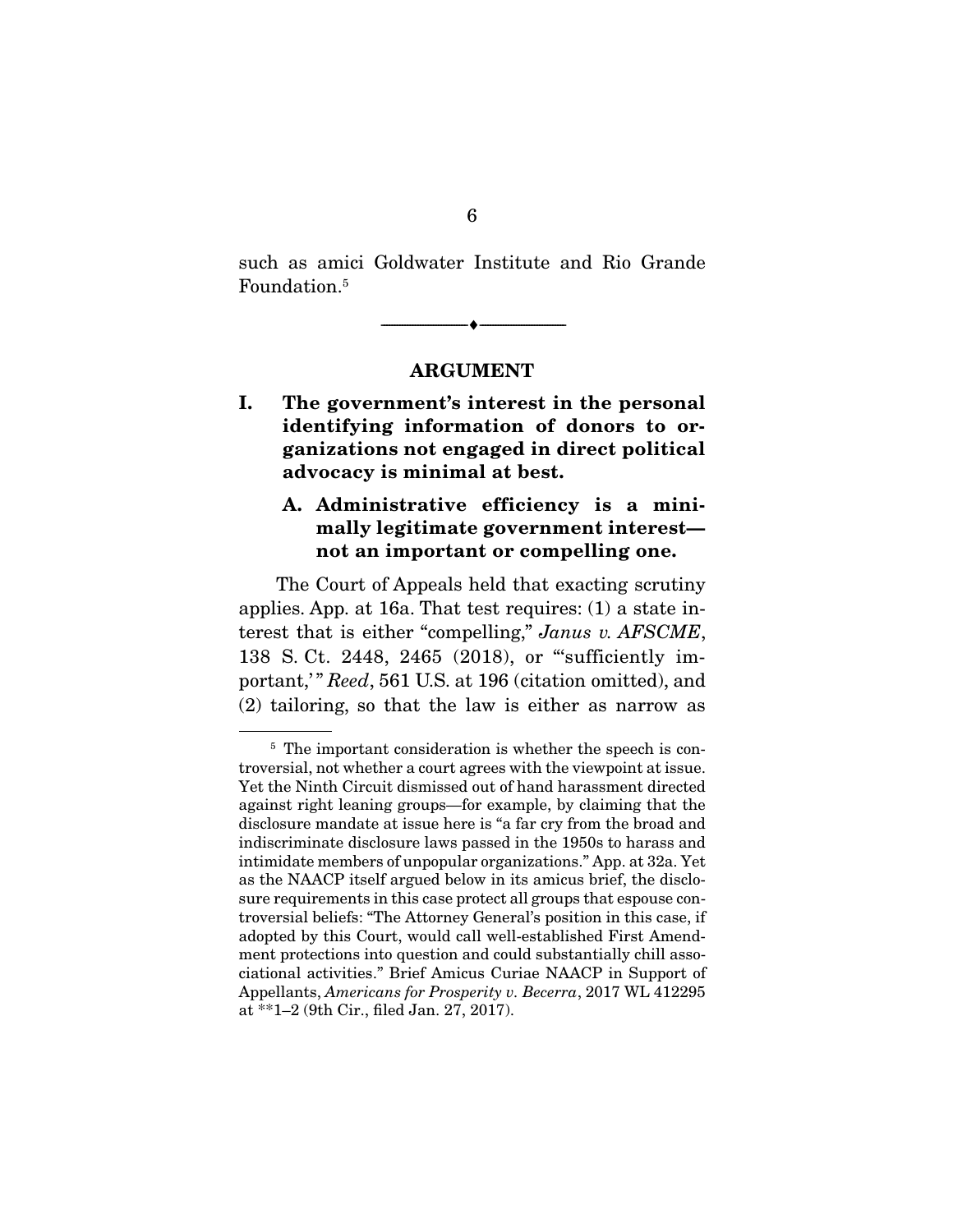practicable, Janus, 138 S. Ct. at 2465, or is "'substantial[ly] relat[ed]'" to the government's interest. Reed, 561 U.S. at 196. The disclosure demand here fails both prongs of that test.6

 The state asserts as its interest that obtaining this information helps it police nonprofit organizations that is, it helps the state ensure that nonprofits are not engaged in malfeasance. App. at 19a. In other words, the demand serves the government's interest in "investigative efficiency." Id. at 21a.

 But efficiency is not a sufficiently weighty government interest to justify compulsory disclosure. It is only a "legitimate" interest, not a "compelling" or "important" one.

 Granted, this Court has never provided exact criteria for distinguishing between "compelling" interests and merely "legitimate" interests. See Stephen E. Gottlieb, Compelling Governmental Interests: An Essential but Unanalyzed Term in Constitutional Adjudication, 68 B.U. L. Rev. 917, 932 (1988) ("Unfortunately,

<sup>6</sup> The disclosure demand also fails the second prong, because any fraud by these nonprofits would be committed by the organizations, not by the *donors* whose information the state has demanded. Nor can such a demand be reconciled with the general principle that the state cannot compel the delivery of information without first having reasonable suspicion of wrongdoing. See Boyd v. United States, 116 U.S. 616, 627–28 (1886). The state has no constitutional authority to demand that an organization turn over confidential information simply to assure itself that the law is being followed. Thus the demand is not sufficiently related to the asserted state interest and is insufficiently tailored. The Ninth Circuit erred when it held that exacting scrutiny does not require *any* tailoring.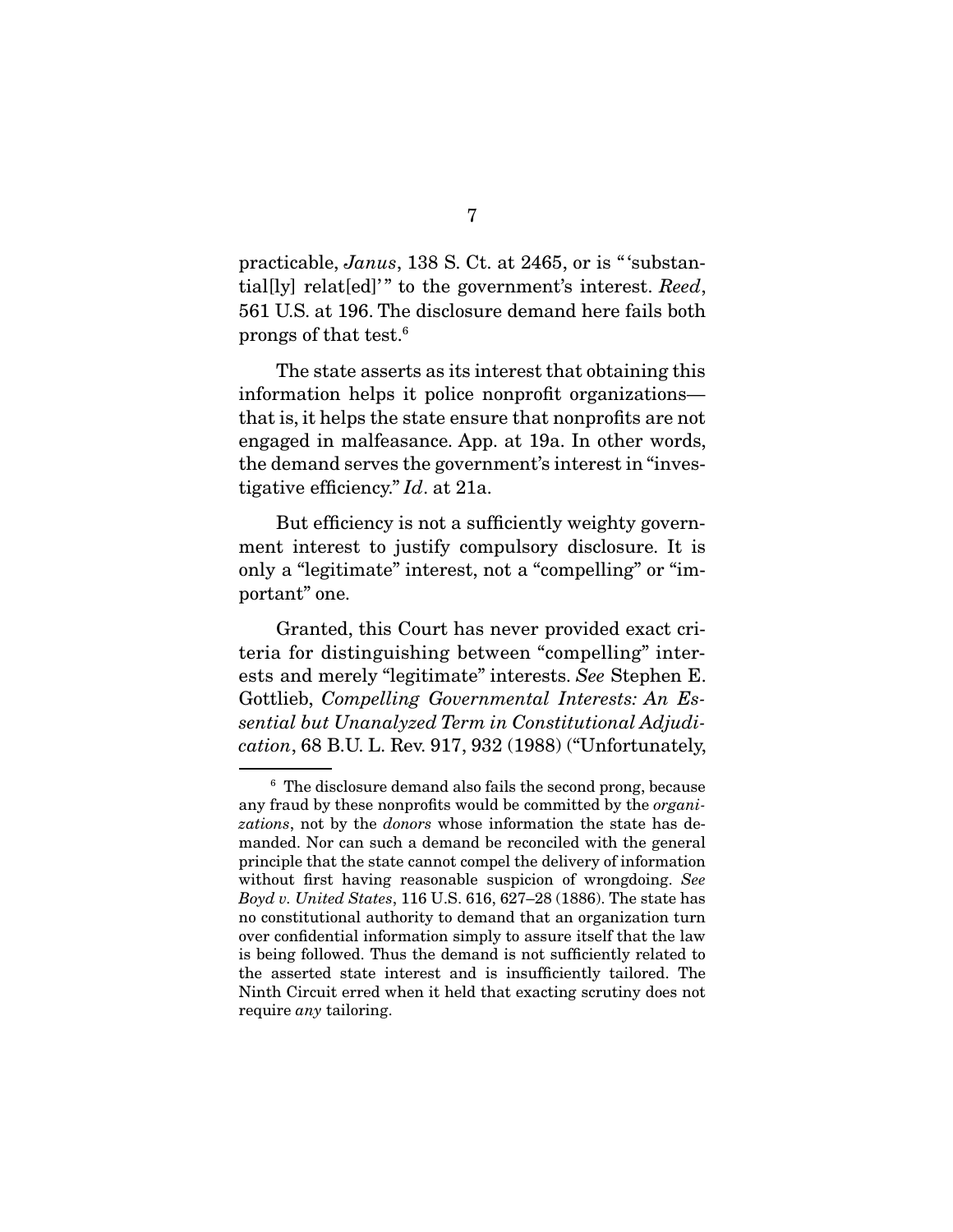while decisions of the Supreme Court and opinions of various members of the Court have frequently described or treated governmental interests as compelling, few have explained why."); cf. Nollan v. Cal. Coastal Comm'n, 483 U.S. 825, 834 (1987) ("Our cases have not elaborated on the standards for determining what constitutes a 'legitimate state interest.'".

 But a "compelling" interest must by definition be significantly more important than a merely "legitimate" one. A legitimate interest is one that satisfies the minimal test of constitutional justification—that is, it is not irrational. An interest is legitimate as long as it is not corrupt, self-dealing, etc. See, e.g., Haw. Hous. Auth. v. Midkiff, 467 U.S. 229, 245 (1984) ("taking of property . . . for no reason other than to confer a private benefit on a particular private party . . . could not withstand the scrutiny of the public use requirement [because] it would serve no legitimate purpose of government.").

 A substantial or compelling interest, by contrast, rises to a higher level than mere legitimacy. It is an interest sufficiently important to justify some (properly tailored) burden on constitutional interests that would be impermissible absent such importance. See further Roy G. Spece, Jr. & David Yokum, Scrutinizing Strict Scrutiny, 40 Vt. L. Rev. 285, 299–306 (2015) (discussing elements of "compellingness").

 Simply put, the different categories of government interests are like concentric circles: all government interests must be legitimate (in order to satisfy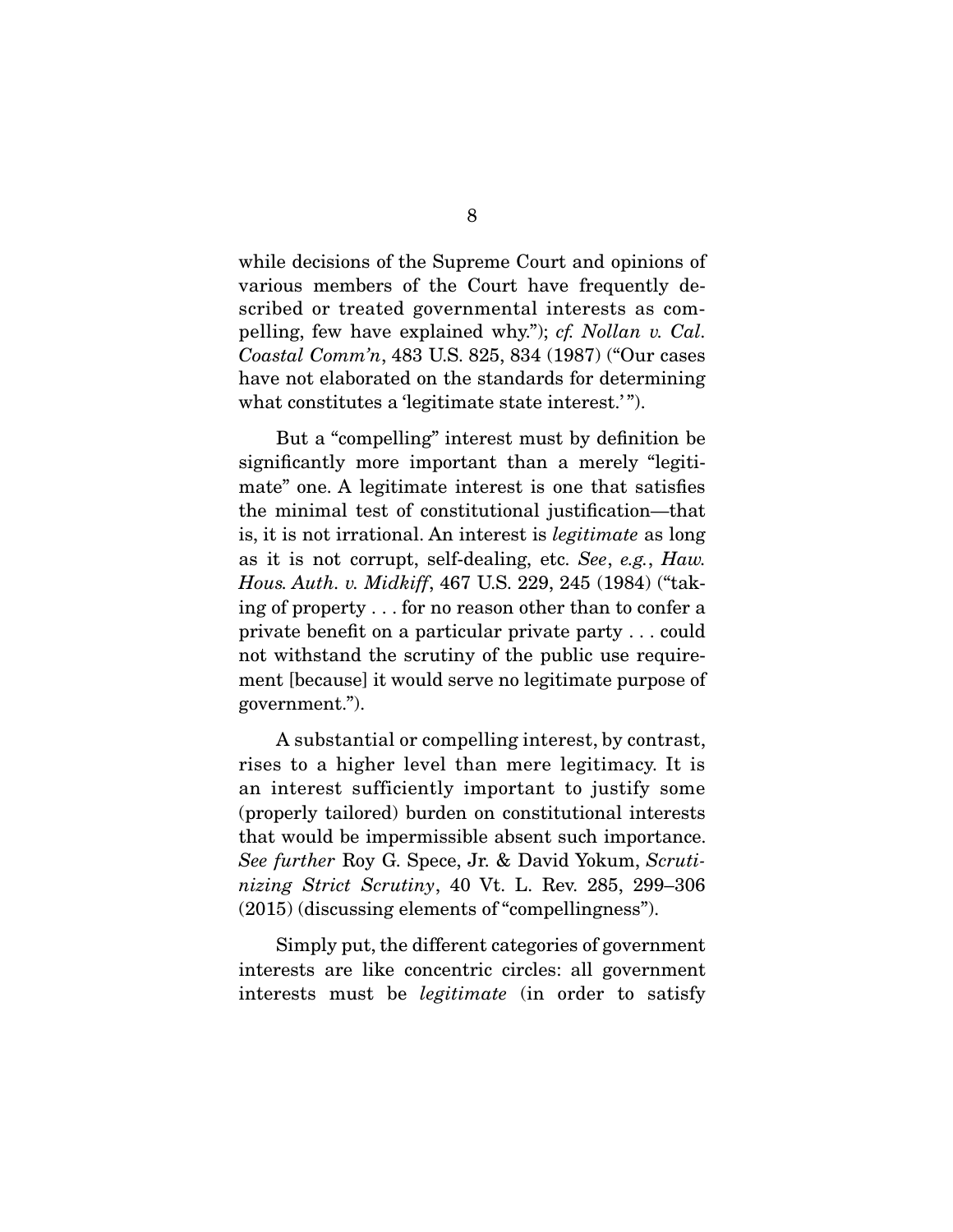rational basis scrutiny); some legitimate purposes are also important (and thereby satisfy exacting scrutiny); some important interests also rise to the level of compelling (and thus satisfy strict scrutiny).

 Courts have repeatedly recognized the efficiency interest as "legitimate," but not "compelling" or "important." That means it satisfies the minimum test of constitutionality, but does not rise to the level of significance required to allow a substantial infringement of liberty. In case after case, this Court has held that efficiency is a legitimate interest, but is not sufficient to justify an intrusion on significant constitutional rights, which requires a weightier interest. See, e.g., M.L.B. v. S.L.J., 519 U.S. 102, 121 (1996) (characterizing "[t]he State's pocketbook interest" as legitimate but "unimpressive when measured against the stakes for the defendant."); Cleveland Bd. of Educ. v. LaFleur, 414 U.S. 632, 647 (1974) ("[A]dministrative convenience alone is insufficient to make valid what otherwise is a violation of due process of law."); Mem'l Hosp. v. Maricopa Cnty., 415 U.S. 250, 263 (1974) (administrative efficiency was insufficient interest to permit state to deny taxpayerfunded medical care to people who had not resided in the state for a year); Frontiero v. Richardson, 411 U.S. 677, 690 (1973) (" '[A]dministrative convenience' is not a shibboleth, the mere recitation of which dictates constitutionality."); Shapiro v. Thompson, 394 U.S. 618, 634 (1969) (efficiency was insufficiently important to allow denial of welfare payments to people who failed a residency requirement); Schneider v. New Jersey, 308 U.S. 147, 164 (1939) (prohibiting distribution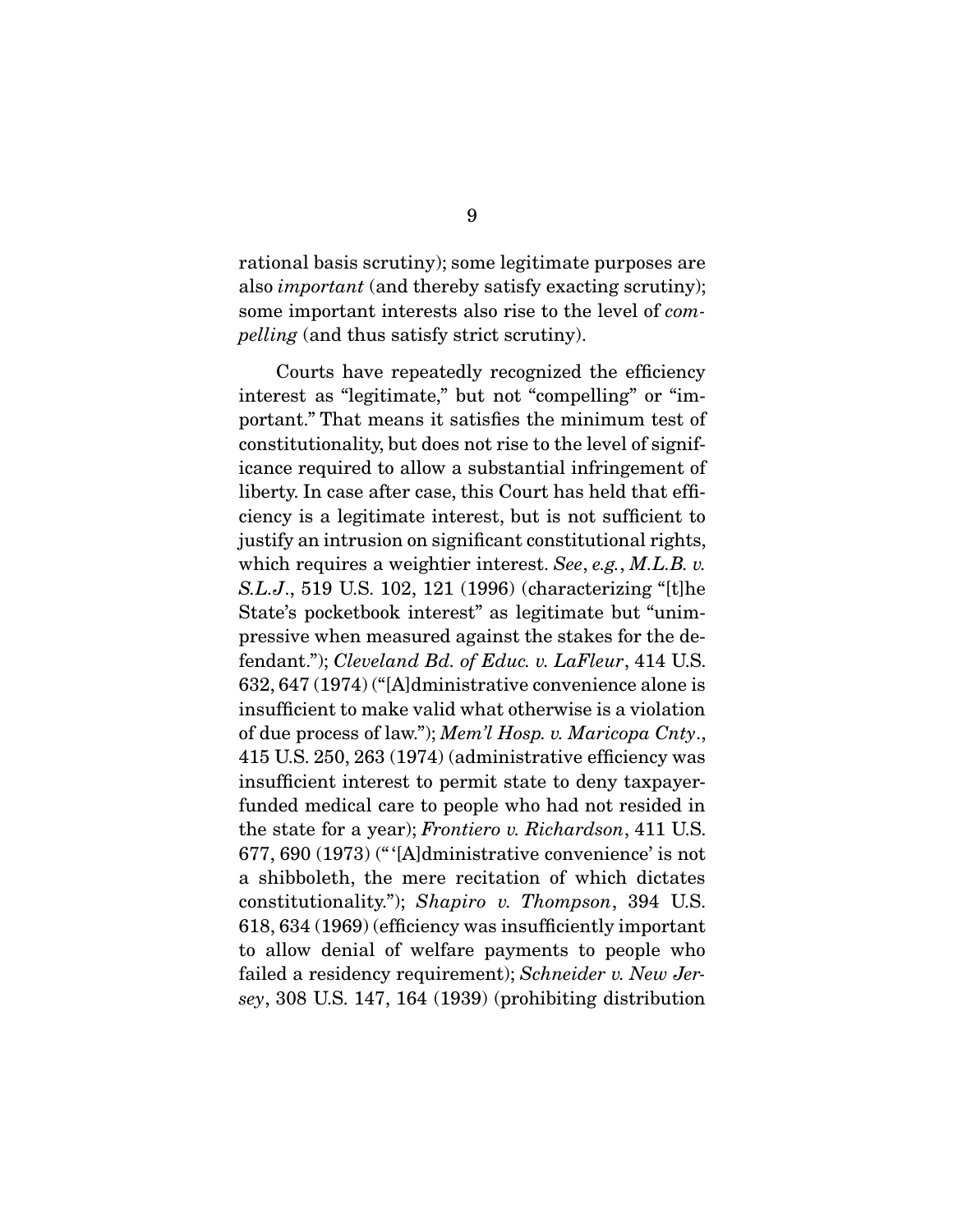of handbills helps prevent fraud but violates free speech). See also Nadeau v. Helgemoe, 561 F.2d 411, 417 (1st Cir. 1977) ("[T]he denial of a fundamental right . . . cannot be justified by reference to cost or convenience.").

 State courts have ruled likewise. See In re Adoption of Y.E.F., Nos. 2019-0420, 2019-0421, 2020 WL 7501962 \*7, ¶ 31 (Ohio Dec. 22, 2020) ("the state interest proffered by the attorney general—the 'responsible management of taxpayer funds'—is a legitimate state interest. But it is not a compelling interest." (citation omitted)); In re S.A.J.B., 679 N.W.2d 645, 650 (Iowa 2004) ("a state's pecuniary interest . . . is legitimate but not compelling."); In re Adoption of K.A.S., 499 N.W.2d 558, 565 (N.D. 1993) (state's "interest in its finances" is "legitimate" but "is not a compelling one"); Mills v. Reynolds, 837 P.2d 48, 54 (Wyo. 1992) (state's interests in efficiency and cost reduction are legitimate but not compelling); Gould v. Grubb, 14 Cal.3d 661, 675 (1975) (efficiency was insufficiently compelling to justify law that placed incumbents' names automatically at the top of the ballot).

 The reason efficiency stands at the bottom tier of government interests is because it is a synonym for convenience or usefulness—meaning that it is entirely self-regarding on the part of the government. Something is "efficient" for the state if the state believes that that thing serves its own needs cost-effectively. The state's determination of mere efficiency does not include analysis of the needs of citizens, or of entities other than the government; nor does it include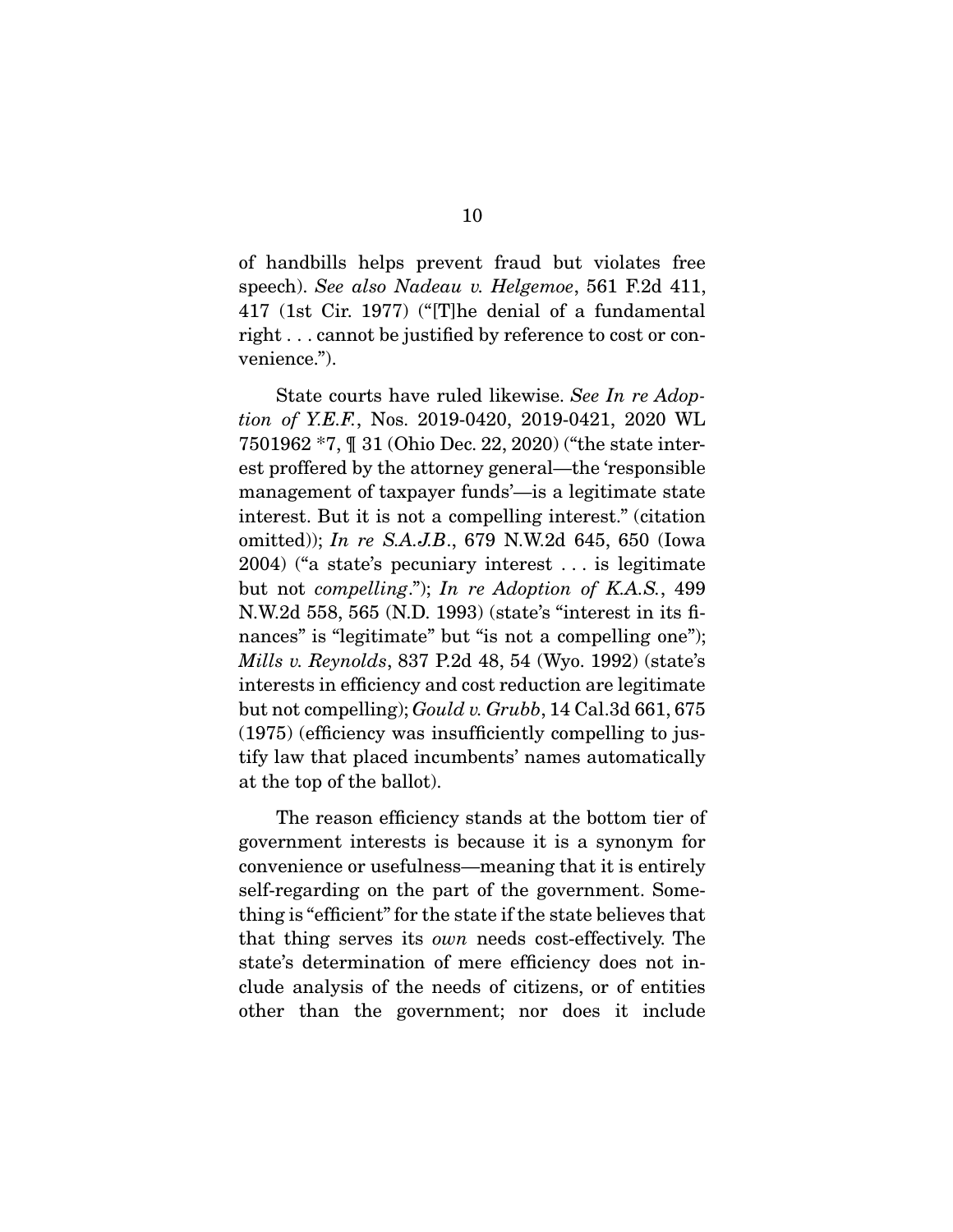consideration of other important social interests. See, e.g., Armour v. City of Indianapolis, 566 U.S. 673, 682 (2012) (declining to return people's tax money was efficient because doing so would have been difficult for the government). On the other hand, important or compelling interests involve consideration of the rights or needs of individuals. National defense in wartime, for example, is a compelling interest because it involves protecting those whose care is the government's foremost responsibility. See Spece & Yokum, supra at 302–03 (citing Korematsu v. United States, 323 U.S. 214 (1944)).

 As this Court has observed, "the Constitution recognizes higher values than speed and efficiency. Indeed, one might fairly say [that] the Bill of Rights [was] . . . designed to protect the fragile values of a vulnerable citizenry from the overbearing concern for efficiency and efficacy that may characterize praiseworthy government officials no less, and perhaps more, than mediocre ones." Stanley v. Illinois, 405 U.S. 645, 656 (1972). Something more than mere "efficiency" is required to justify an intrusion on such "fragile values" as free speech. Id.

 It is undisputed here that the state's demand for this information intrudes on important First Amendment values. App. at 26a. That means a merely "legitimate" interest is not constitutionally adequate. Buckley, 424 U.S. at 64.

 Yet the Court of Appeals' decision is rife with confusion about the weight of the government interest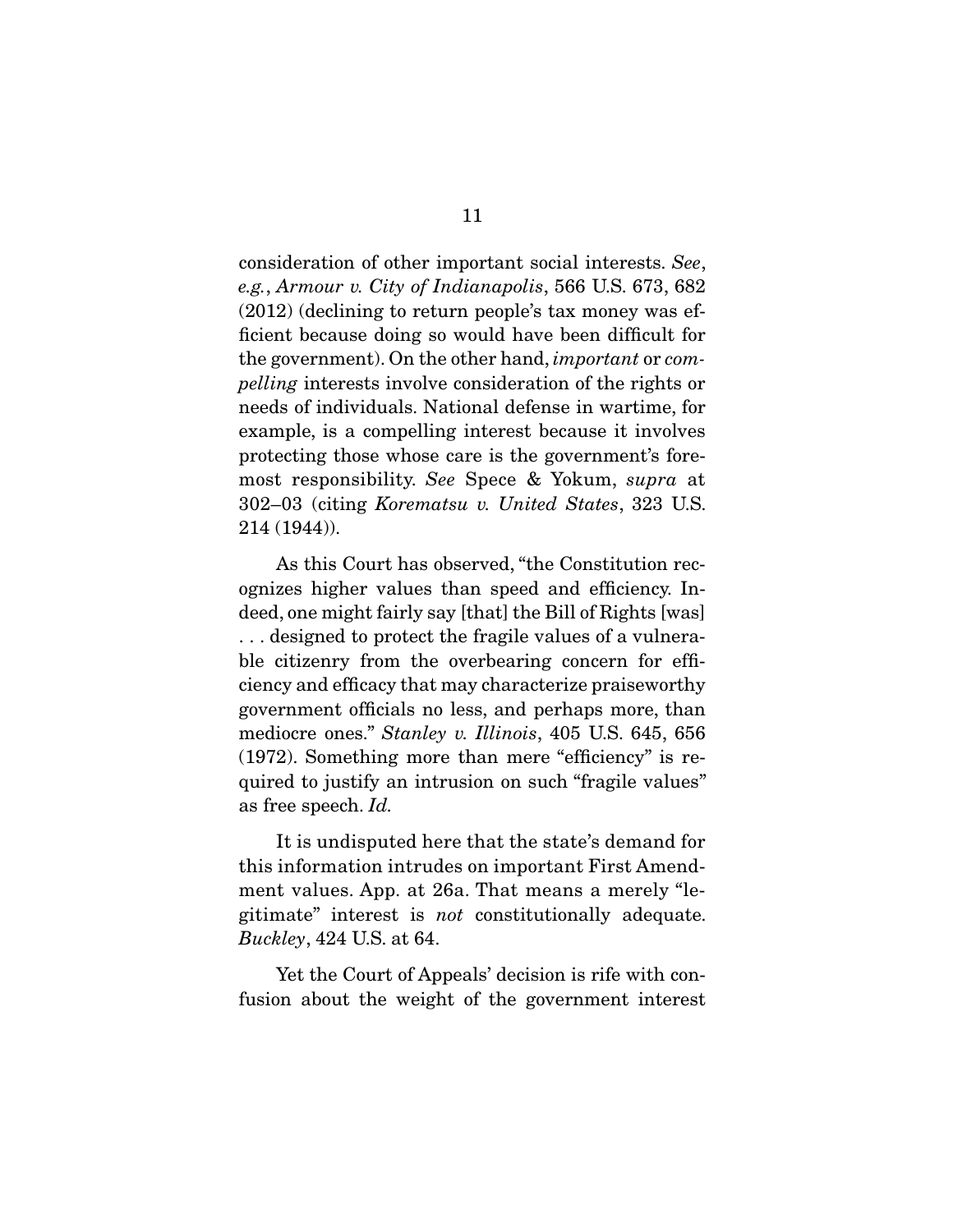here—confusion that led it to misapply the exacting scrutiny standard. For one thing, it alternately referred to the state's interest as "compelling," App. at 19a, "important," id. at 20a, and "strong," id. at 24a even though it identified that interest as " 'facilitat[ing] investigative efficiency," id. at 20a (citation omitted), which has never been placed that high on the hierarchy of government interests; it has always been viewed as a merely legitimate interest. Armour, 566 U.S. at 682. The Court of Appeals also purported to show that this interest was important or compelling by showing (based on speculation, extra-record evidence, and a violation of the rule of deference to the factfinder<sup>7</sup>) that state officials find it convenient to have this information—information that it admitted the state can get through other channels. App. at 21a–22a. Yet this does not prove that the efficiency interest rises above the level of merely "legitimate."

 For example, the court cited a statement to the effect that although the state could obtain the information through an audit, dong so " 'is not the best use of [a state attorney's] limited resources' "; that using the audit process or issuing a subpoena would force the state's lawyers " 'to wait extra days' " (although the court cited no reason to believe there was any urgency); and that state attorneys "found" the information

<sup>&</sup>lt;sup>7</sup> See App. at 122a (Ikuta, J., dissenting from denial of reh'g en banc) ("As a general rule, appellate courts may not override the facts found by a district court unless they are clearly erroneous. . . . Here, the panel not only failed to defer to the district court, but reached factual conclusions that were unsupported by the record.").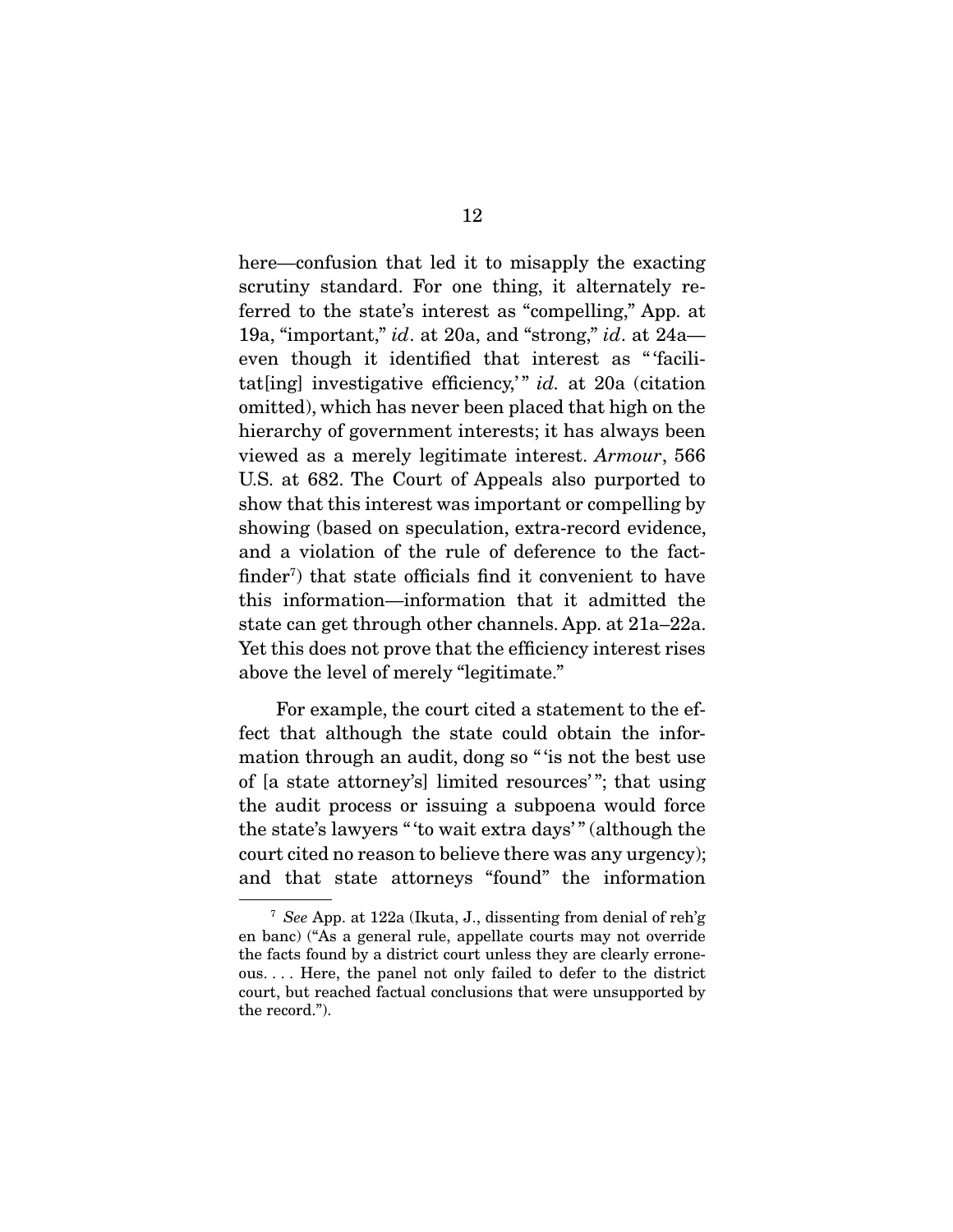"particularly useful."  $Id$ . at 22a–23a. But this language shows that the government interest at issue here is nothing so dramatic as the state's "compelling interest in enforcing its laws," id. at 79a—it is instead the mere convenience of demanding the information in this form instead of through other, more privacy-respecting channels that the state could also use.

 Stripped of the rhetorical confusion found in the decision below, the state's interest here is nothing more than the efficiency interest—an interest that is "legitimate," but is not "important" or "compelling." Because both exacting scrutiny and strict scrutiny require something more substantial than a merely legitimate interest, the imposition on the Petitioners' First Amendment rights must, as a matter of logic, fail the constitutional test.

### **B. The Court should take this opportunity to make clear that the "informational interest" does not apply.**

 Although the state has not asserted it here, recent cases involving disclosure mandates have also begun to rely on the so-called informational interest (i.e., educating the electorate) as justification for forcing organizations to publicize private information about their donors. This interest has been asserted not only in cases involving people running for office, but also in cases involving groups that take positions on ballot initiatives, including the case in which amici Goldwater Institute and Rio Grande Foundation are currently involved. See, e.g., Ctr. for Individual Freedom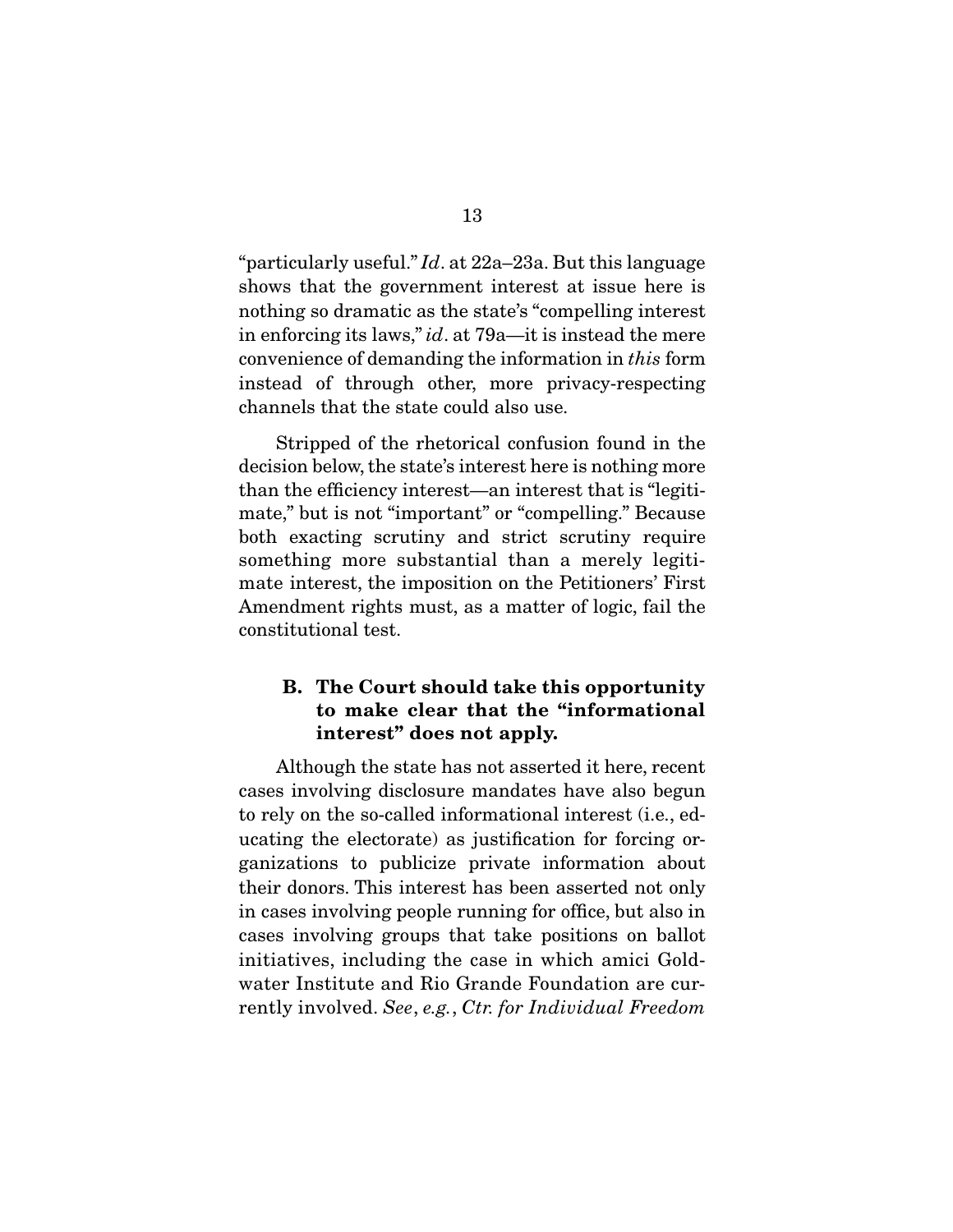v. Madigan, 697 F.3d 464, 477–78 (7th Cir. 2012); Nat'l Org. for Marriage v. McKee, 649 F.3d 34, 57 (1st Cir. 2011); Rio Grande Found. v. City of Santa Fe, 437 F. Supp. 3d 1051 (D.N.M. 2020). In a recent filing in this Court, several United States Senators complained that other amici curiae were "industry-tied" and "anonymous money groups" that ought to be forced to "disclose their funders" for just this reason. Brief Amicus Curiae of Sens. Sheldon Whitehouse, et al., Cedar Point Nursery v. Hassid, No. 20-107 (Feb. 12, 2021) at 11, 18. It is likely that if the anti-privacy mandate at issue here is upheld, states will expand their demands on the basis of this informational interest, too.

 In fact, many attorneys and activists have already begun arguing that the informational interest justifies forcing nonprofits to publicize this confidential information even if they are not engaged in candidate advocacy. See, e.g., Elizabeth Garrett, Voting with Cues, 37 U. Rich. L. Rev. 1011, 1040 (2003) (arguing that informational interest warrants forcing groups to disclose this information if they are engaged in speech "somehow related to a campaign or an election."); Donald B. Tobin, Anonymous Speech and Section 527 of the Internal Revenue Code, 37 Ga. L. Rev. 611 (2003) (advocating the rule that all tax-exempt "political organizations" be forced to disclose confidential donor information); Note: The Political Activity of Think Tanks: The Case for Mandatory Contributor Disclosure, 115 Harv. L. Rev. 1502, 1516 (2002) (arguing for forcing think tanks to disclose confidential donor information to serve the informational interest). This Court should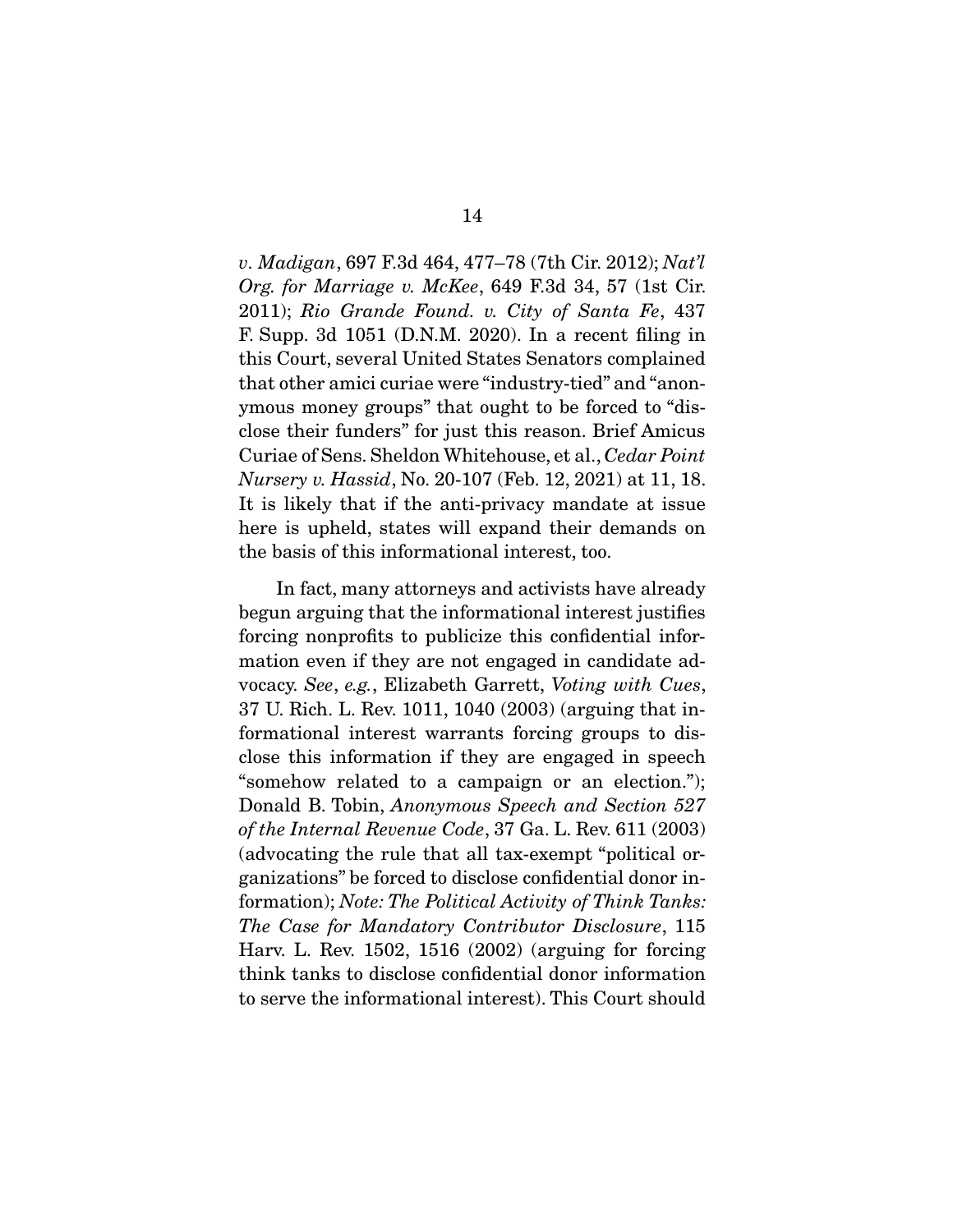not allow that to happen. The informational interest is a dubious theory, and compulsory disclosure threatens important privacy interests, as well as being likely to chill speech.

#### **1. Compelled disclosure can have distorting and misleading effects on the marketplace of ideas.**

 The theory behind the informational interest is that the public should know who is speaking, because that helps the public understand the speech. See, e.g., Madigan, 697 F.3d at 478 ("the identity of the source is helpful to evaluating ideas." quoting  $Abrams$  v. United States, 250 U.S. 616, 630 (1919) (Holmes, J., dissenting)). But forcing the publication of that information can also have a distorting effect.

 The common refrain that requiring disclosure of more information invariably benefits the public is not always true. In fact, "[w]ith respect to information, less may be more." Cass R. Sunstein, Informing America: Risk, Disclosure, and the First Amendment, 20 Fla. St. U. L. Rev. 653, 667 (1993); see also Michael D. Gilbert, Campaign Finance Disclosure and the Information Tradeoff, 98 Iowa L. Rev. 1847, 1849 (2013) ("disclosure does not necessarily inform voters. . . . Revealing sources of speech provides voters with information, but disclosure can also chill speech, and that takes information away.").

 For example, emphasis on a speaker's identity can transform a debate about the merits of an issue into an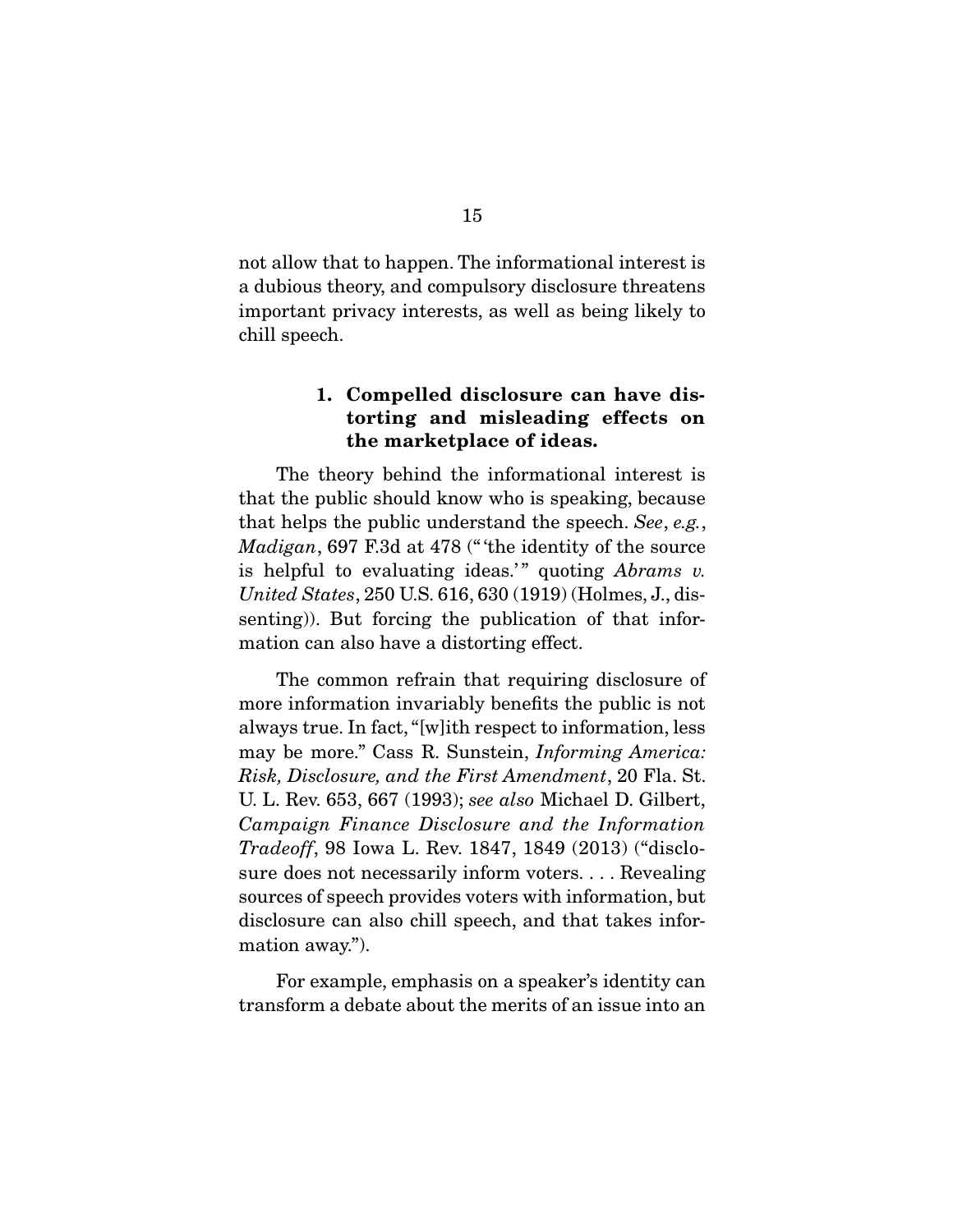ad hominem distraction. See Sampson v. Buescher, 625 F.3d 1247, 1257 (10th Cir. 2010). Exaggerating the focus on a speaker's identity can detract from the message, or even overwhelm the public's consideration of the merits. Robert G. Natelson, Does "The Freedom of the Press" Include A Right to Anonymity? The Original Meaning, 9 N.Y.U. J. L. & Liberty 160, 184–85 (2015).

 As Professor Natelson observes, the Anti-Federalist Mercy Otis Warren wrote essays about the Constitution under the pseudonym "A Columbian Patriot" because "[u]nder her own name, she might have been dismissed as 'just a woman.'"  $Id.$  at 185. In her case, and others like it, compulsory disclosure would have resulted in less speech, not more. See also Lear Jiang, Note: Disclosure's Last Stand? The Need to Clarify the "Informational Interest" Advanced by Campaign Finance Disclosure, 119 Colum. L. Rev. 487, 504 (2019) (mandatory disclosure can "distract from the core speech at issue" and "also send a symbolic message that the substantive speech at issue is irrelevant for democratic purposes—in other words, only the identity of the messenger matters, the quality of the message does not.").

 There are other risks from compelled disclosure, even where the information disclosed is objectively true. For example, scholars have written extensively about "information overload"—the phenomenon whereby a person receives so much information that she is incapable of making effective use of it or placing it in context. See, e.g., Kenneth Einar Himma, The Concept of Information Overload: A Preliminary Step in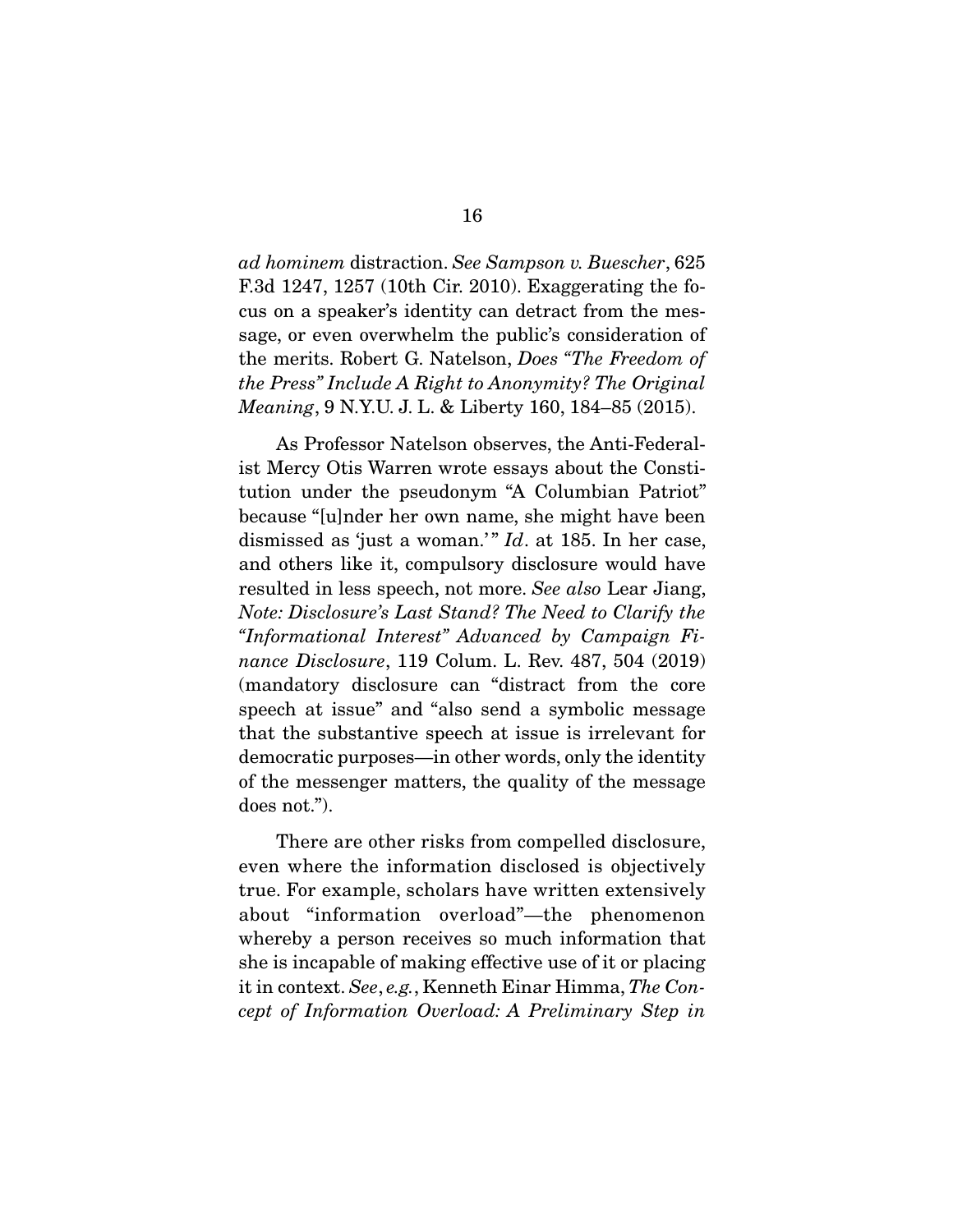Understanding the Nature of a Harmful Information-Related Condition, 9 Ethics & Info. Tech. 259 (2007);<sup>8</sup> Thomas Rachfall, et al., The Information Overload Phenomenon: The Influence of Bad and (Ir)relevant Information, 3 Int'l J. Research in Eng'g & Tech. 27 (2014).9 Information overload can also cause people to tune out valuable information because they simply become tired of hearing so much.

 Also, people often do not know how to make use of information that the law requires others to give them. See Omri Ben-Shahar & Carl E. Schneider, The Failure of Mandated Disclosure, 159 U. Pa. L. Rev. 647, 676–78 (2011). As a result, people often make worse decisions, rather than better ones, when the government requires disclosure of information—whether in the context of medical treatment, legal advice, products liability, environmental risks, or other things. Id. at 727.

 Consider, for example, laws that require disclosure of information about "harmful" chemicals in consumer products. These laws sometimes result in worse outcomes for public health because they frighten consumers away from healthy choices. In the 1990s, the makers of Ken's Foods salad dressing petitioned Massachusetts to remove acetic acid from its list of toxic substances because acetic acid—that is, vinegar—is an ingredient in dressing, and, as Professor Alexander

<sup>&</sup>lt;sup>8</sup> https://www.academia.edu/17700260/The concept of information\_overload\_A\_preliminary\_step\_in\_understanding\_the\_ nature of a harmful information related condition.

<sup>9</sup> https://pdfs.semanticscholar.org/84d6/6b2441671ebf9482b 961b704d918c575e0d8.pdf.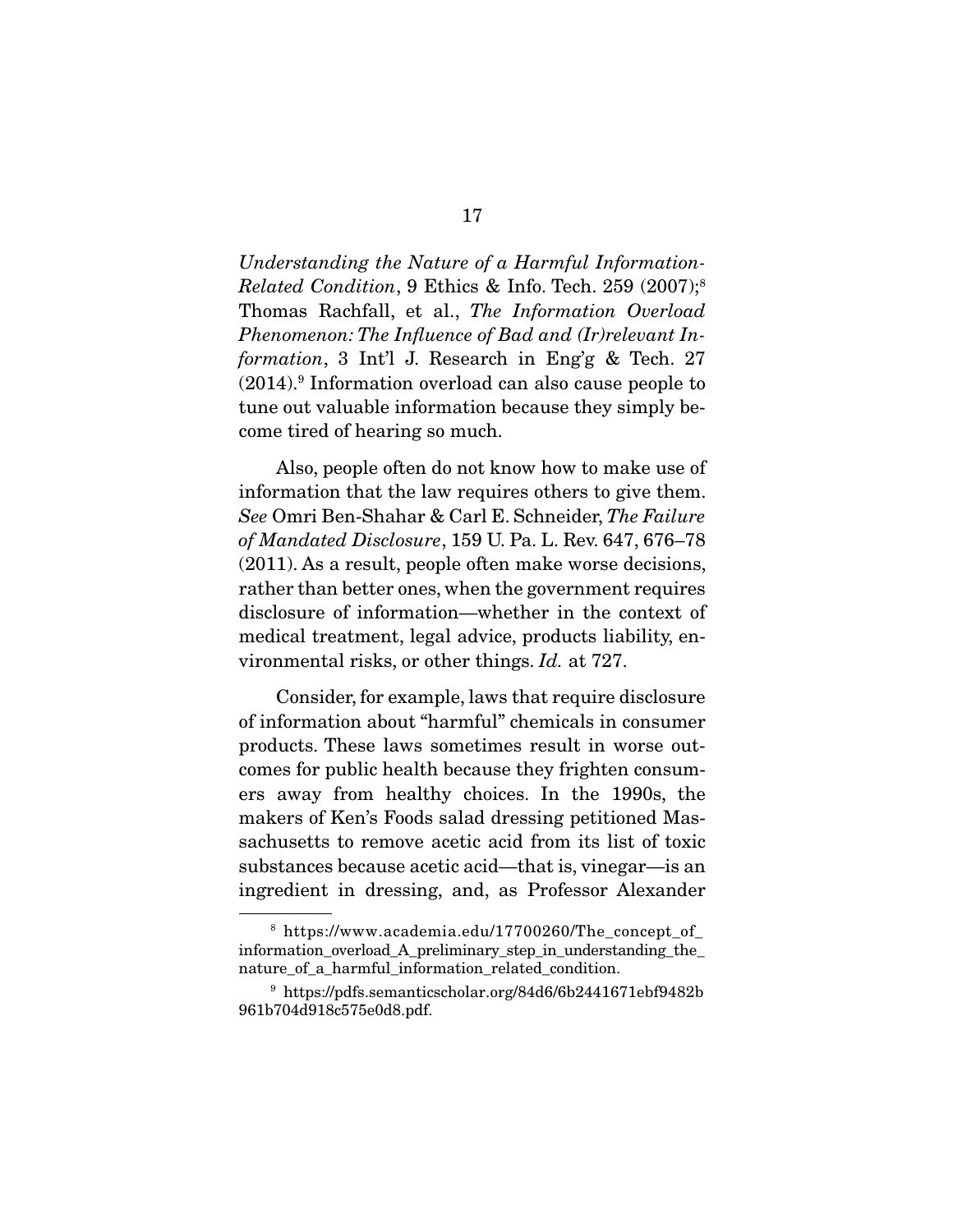Volokh points out, "[w]hile acetic acid may be harmful in some forms, as a component of salad dressing it is not harmful to human health—and may be beneficial, since it makes lettuce taste better and thus increases the consumption of salad." The Pitfalls of the Environmental Right-to-Know, 2002 Utah L. Rev. 805, 824 (2002). Compulsory disclosure could harm public health by deterring people from eating vegetables. Likewise, litigants in California sued to compel the disclosure of the possibility that fish may have traces of mercury in it, even though the amounts involved were infinitesimally small and disclosure of that information may cause people to eat far less healthy food instead of fish—thus, again, proving counterproductive. Id. at 825–26.

 Information scholars often characterize these outcomes as examples of the "availability bias" or "availability heuristic," whereby people who receive information about a potential risk overestimate the likelihood or impact of that risk, just because the information about that minor risk is "available"—i.e., can be readily imagined. Paula J. Dalley, The Use and Misuse of Disclosure As A Regulatory System, 34 Fla. St. U. L. Rev. 1089, 1114 (2007). The classic example is plane crashes, which are extremely rare, but are highly publicized, leading some consumers to fear plane crashes more than they fear car crashes, which are vastly more likely.

 A related phenomenon is the "affect" heuristic, which refers to the way people who feel strong emotions in relation to a perceived risk will also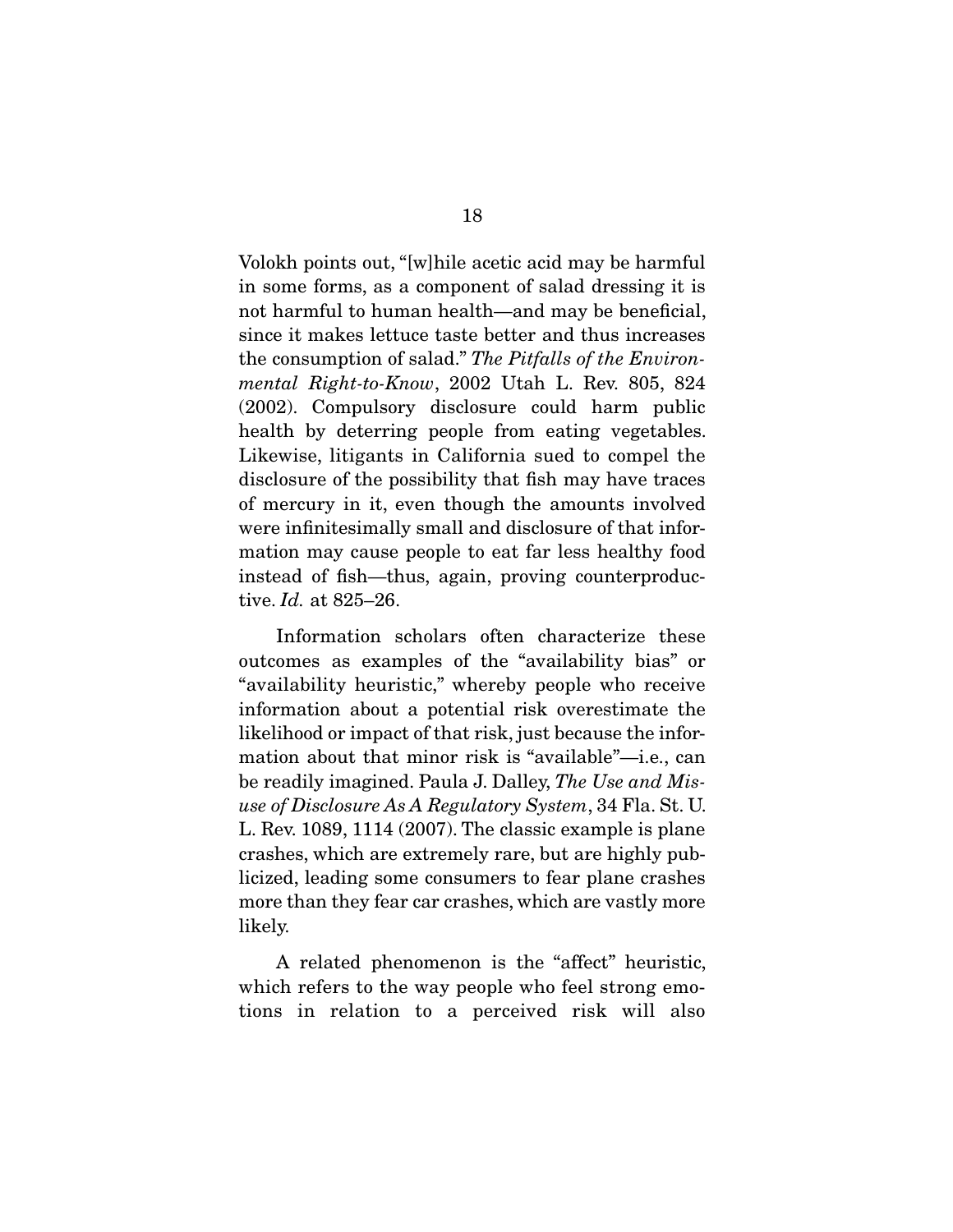overestimate that risk relative to other more likely threats that lack that emotional punch. See Thorsten Pachur & Ralph Hertwig, How Do People Judge Risk: Availability Heuristic, Affect Heuristic, or Both?, 18 J. Experimental Psych. 314, 315–16 (2012). Terrorist attacks, for example, can cause emotional trauma that leads people to overestimate their likelihood.

 For these and other reasons, Ben-Shahar and Schneider observe in their comprehensive article on the subject that "mandated disclosure repeatedly fails to accomplish its ends." Supra at 665. See also Jiang, supra at 501–06 (observing that the "informational interest" theory must address problems of informational overload and bias).

 Such biases can be manipulated in ways that harm the public. Professor Sunstein observes that political leaders often try to take advantage of the "availability bias" and other biases. He calls these actors "availability entrepreneurs" because they "attempt to trigger availability [biases] likely to advance their own agendas." Cass R. Sunstein, Risk and Reason: Safety, Law, and the Environment 92 (2002). By "fixing people's attention on specific problems, interpreting phenomena in particular ways, promoting group polarization, attempting to raise the salience of certain information," and so forth, they seek to distract the public from an objective assessment of the costs and benefits of policy proposals. Id.

 Moreover, the very fact that information is mandatorily disclosed can distort the recipient's processing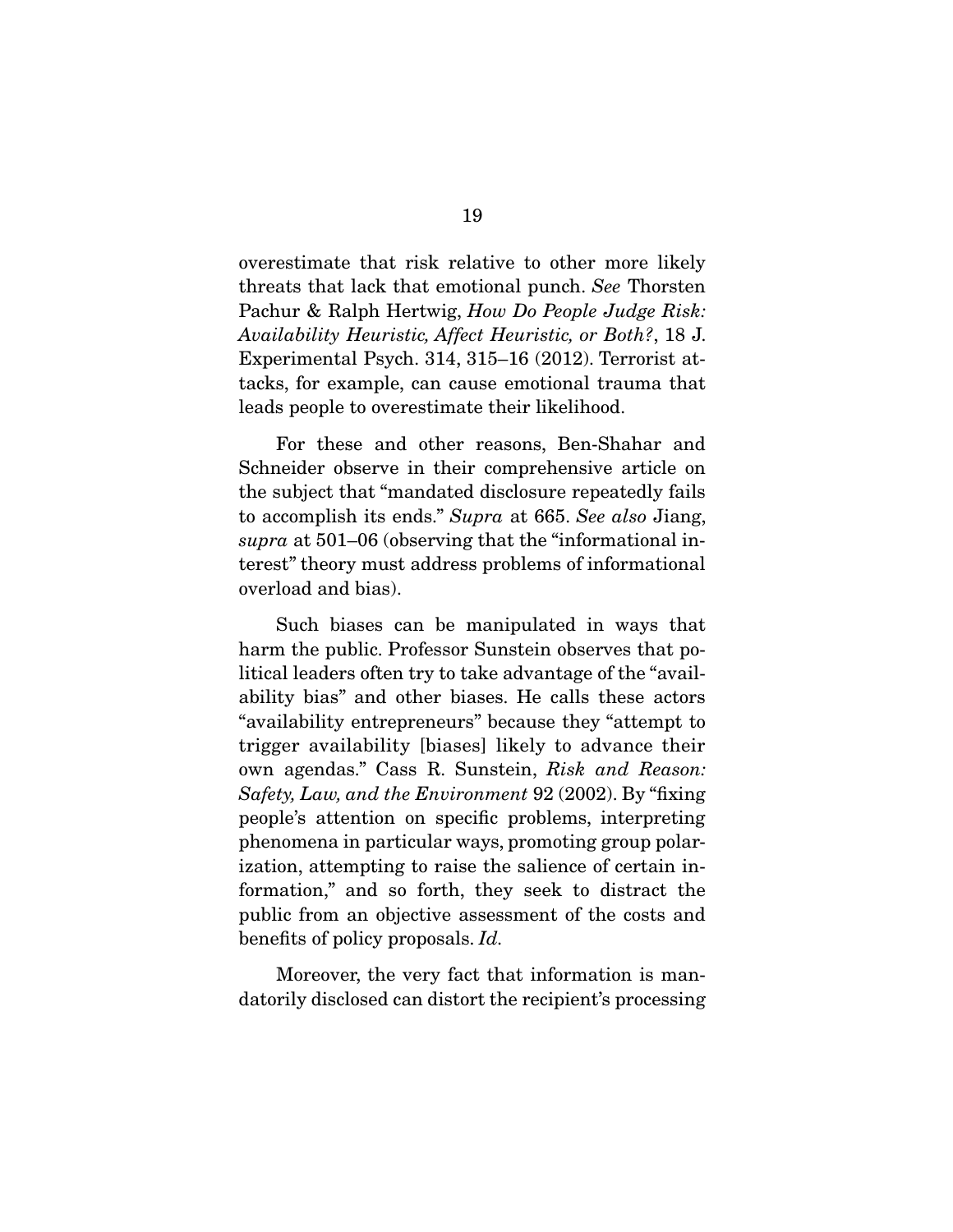of that information, by giving it undue emphasis. Information about "who is speaking"—like other kinds of information—may be true in itself, but forcing it onto the stage of a public debate can make it appear more significant than it actually is—especially when its compulsory disclosure is done in a manner that implies that it reveals some wicked motivation on the speaker's part. Someone asked to decide between X and Y is likely to give undue weight to evidence about X's supporters when the form of its disclosure gives the impression that they are operating for a deceptive purpose. See Richard A. Epstein, Behavioral Economics: Human Errors and Market Corrections, 73 U. Chi. L. Rev. 111, 131 (2006) ("by putting the government into the fray, there is always the risk that debiasing will take the form of rebiasing, by overstating . . . risks.").

 In fact, mandatory disclosure privileges a specific narrative about political debate that can indeed take advantage of such biases. That sophomoric narrative holds that one side of the political spectrum represents the genuine will of the people, whereas the other side represents the secretive and selfish interests of wealthy private actors usurping democracy. See, e.g., Brief of Sen. Whitehouse, supra at 13 & n.2. Far from ensuring a properly functioning public debate, a disclosure requirement that shifts the focus of discussion toward an ad hominem argument accentuates this reductionist conception of politics—which means that it serves one side over another in the marketplace of ideas, while masquerading as an objective or neutral policy.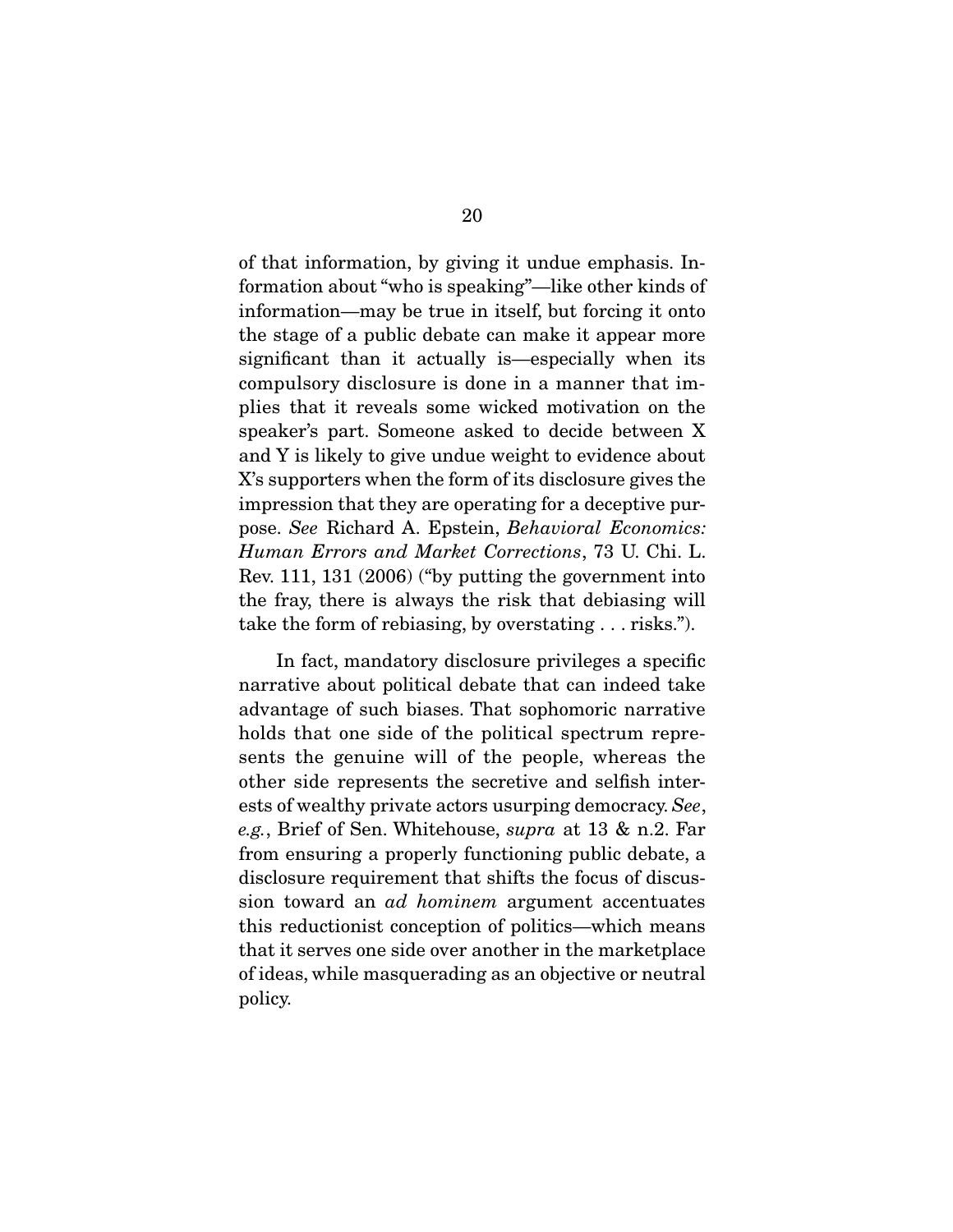Such manipulation of ad hominem has become commonplace in public debates nowadays. In the U.K., for example, the now-defunct "Who Funds You?" campaign pressured think tanks to disclose the identities of their contributors, in an effort to prove that those organizations proposing free-market policies were being secretly funded by business interests, whereas the left was unbiased and impartial. Emma Burnell, Who Funds You? Think Tanks Are All Being Tarnished by Secretive Right-Wingers, Politics.co.uk, Feb. 5, 2019.<sup>10</sup> The information did indeed seem to prove this—but only because left-wing foundations are disproportionately funded by the government, giving them a specious claim to objectivity. See Tim Worstall, It Doesn't Matter Who Funds Think Tanks, But If It Did, Leftwing Ones Would Do Particularly Badly, The Telegraph, June 21, 2012.11

 Obviously there is a role in political debates for information about who funds a speaker. It can indeed be the case that advocates on one side of an issue are presenting false, misleading, or biased ideas to the public in the service of secretive private interests. Thus the participants in public debate can and should discuss both the merits of candidates and issues and also the motives of their respective supporters. If one side

<sup>10</sup> https://www.politics.co.uk/comment-analysis/2019/02/05/ who-funds-you-think-tanks-are-all-being-tarnished-by-secretiveright-wingers/.

 $11$  http://web.archive.org/web/20130820225246/http://blogs. telegraph.co.uk/finance/timworstall/100018107/it-doesnt-matterwho-funds-think-tanks-but-if-it-did-left-wing-ones-would-doparticularly-badly/.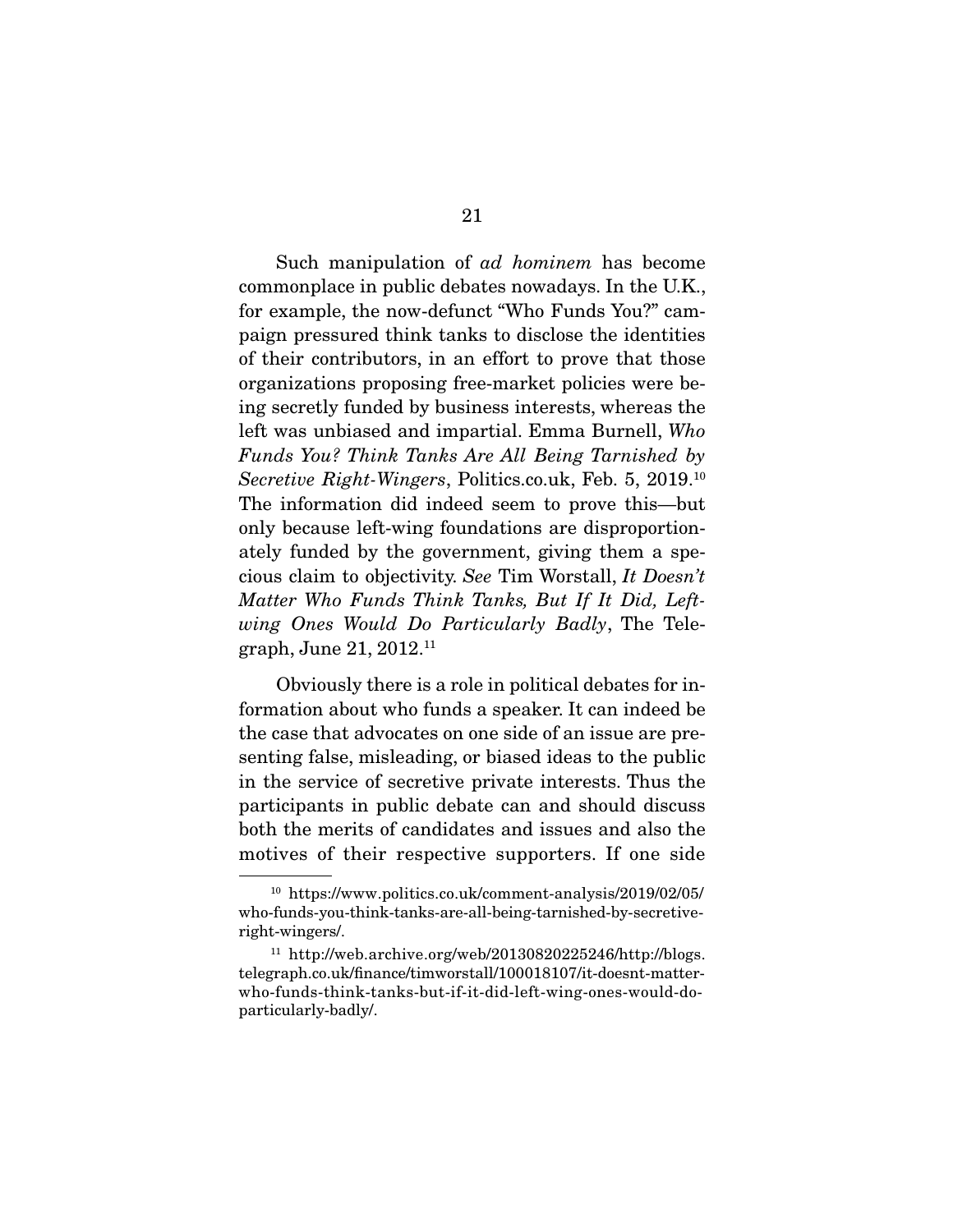refuses to identify its funding sources, the other side can point that fact out to the public, explain why it should be a concern, and let the public decide based on that fact as well as the merits. All of this is already adequately protected by the First Amendment.

 As long as laws are in place to ensure the safety of voters, the fair counting of votes, etc., the "uninhibited, robust, and wide-open" "debate on the public issues" will include this information. New York Times Co. v. Sullivan, 376 U.S. 254, 270 (1964). But for government to mandate the disclosure of a specific type of information inherently privileges or emphasizes that information and distorts the deliberative process—and often in the interest of one side of the debate.

#### **2. Disclosure mandates rely on the false assumption that government is an impartial umpire.**

 The unspoken premise of disclosure mandates is that government stands outside the political process, in a position of neutrality, and can impartially determine what information voters will find useful, so as to foster an evenhanded democratic deliberation. But that premise is false. Government stands inside the democratic arena, and whether to mandate the disclosure of X as opposed to Y is a question legislators will answer based on their own biases and agendas including subconscious ones—which will inevitably affect that debate. See Bradley A. Smith, The Myth of Campaign Finance Reform, National Affairs, Winter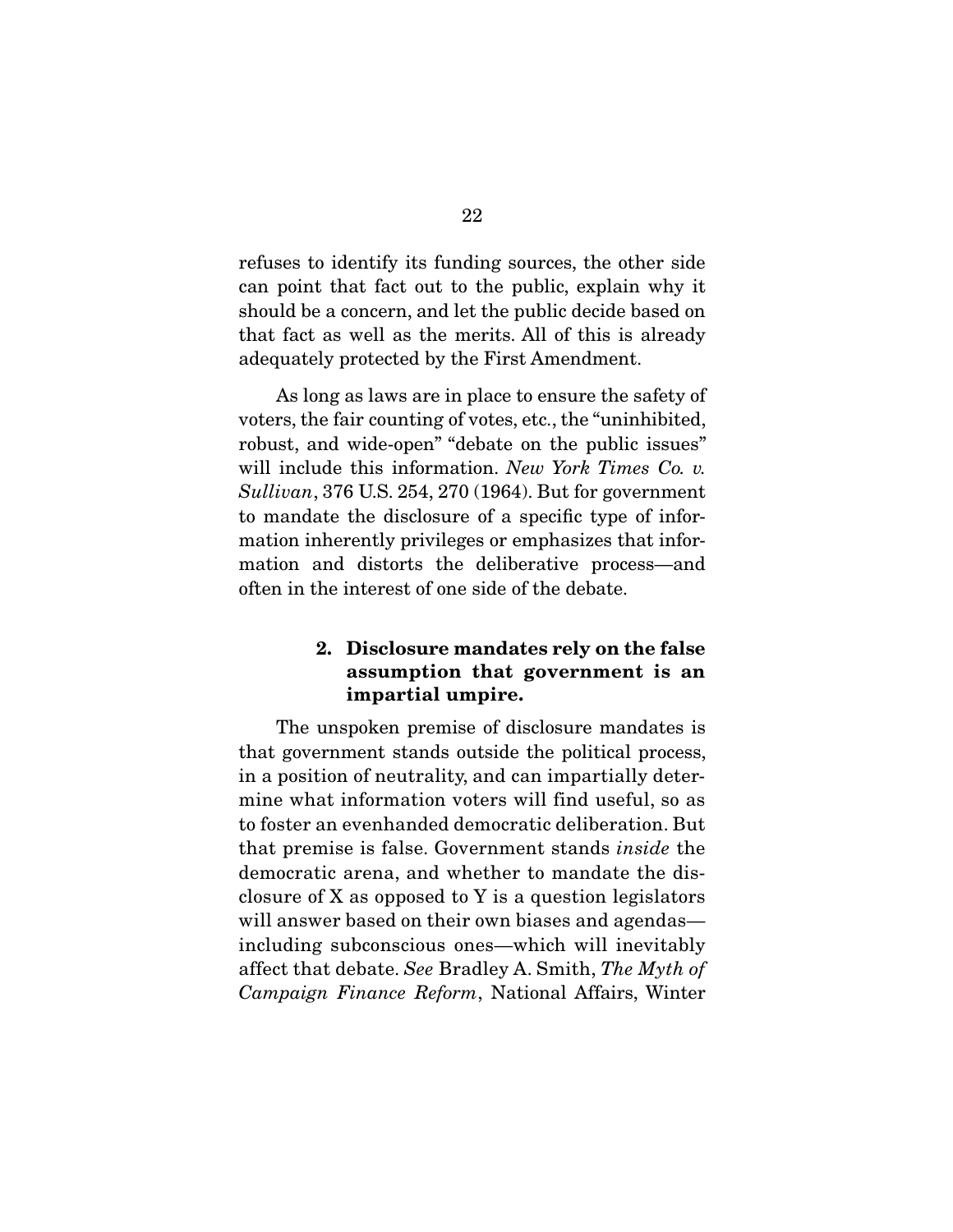$2010^{12}$  ("If the problem is that venal legislators are betraying the public trust in exchange for campaign contributions, why would we expect them not to be equally motivated by base impulses when passing campaign-finance legislation?").

Cook v. Gralike, 531 U.S. 510  $(2001)$ , is a perfect example. That case involved a Missouri law that forced candidates to specify on the ballot, in all caps, that they had "DECLINED TO PLEDGE TO SUPPORT TERM LIMITS." Id. at 524. This information was true, but by " 'directing the citizen's attention to [that] single consideration," the requirement inherently "impl[ied] that the issue 'is an important—perhaps paramount consideration in the citizen's choice, which may decisively influence the citizen to cast his ballot," and thus inherently biased the political debate. Id. at 525 (quoting Anderson v. Martin, 375 U.S. 399, 402 (1964)).

 The same phenomenon can be found in the very first federal campaign finance regulation, the Tillman Act of 1907 (34 Stat. 664). Its sponsor, South Carolina Senator Benjamin "Pitchfork" Tillman—a white supremacist and advocate of lynching—argued that his political opponents "were themselves 'owned' by 'the corporations," and that black laborers were "'as plastic as putty in the hands of shrewd and ambitious leaders.'" Stephen Kantrowitz, Ben Tillman and the Reconstruction of White Supremacy 188 (2000).

<sup>12</sup> https://www.nationalaffairs.com/publications/detail/themyth-of-campaign-finance-reform.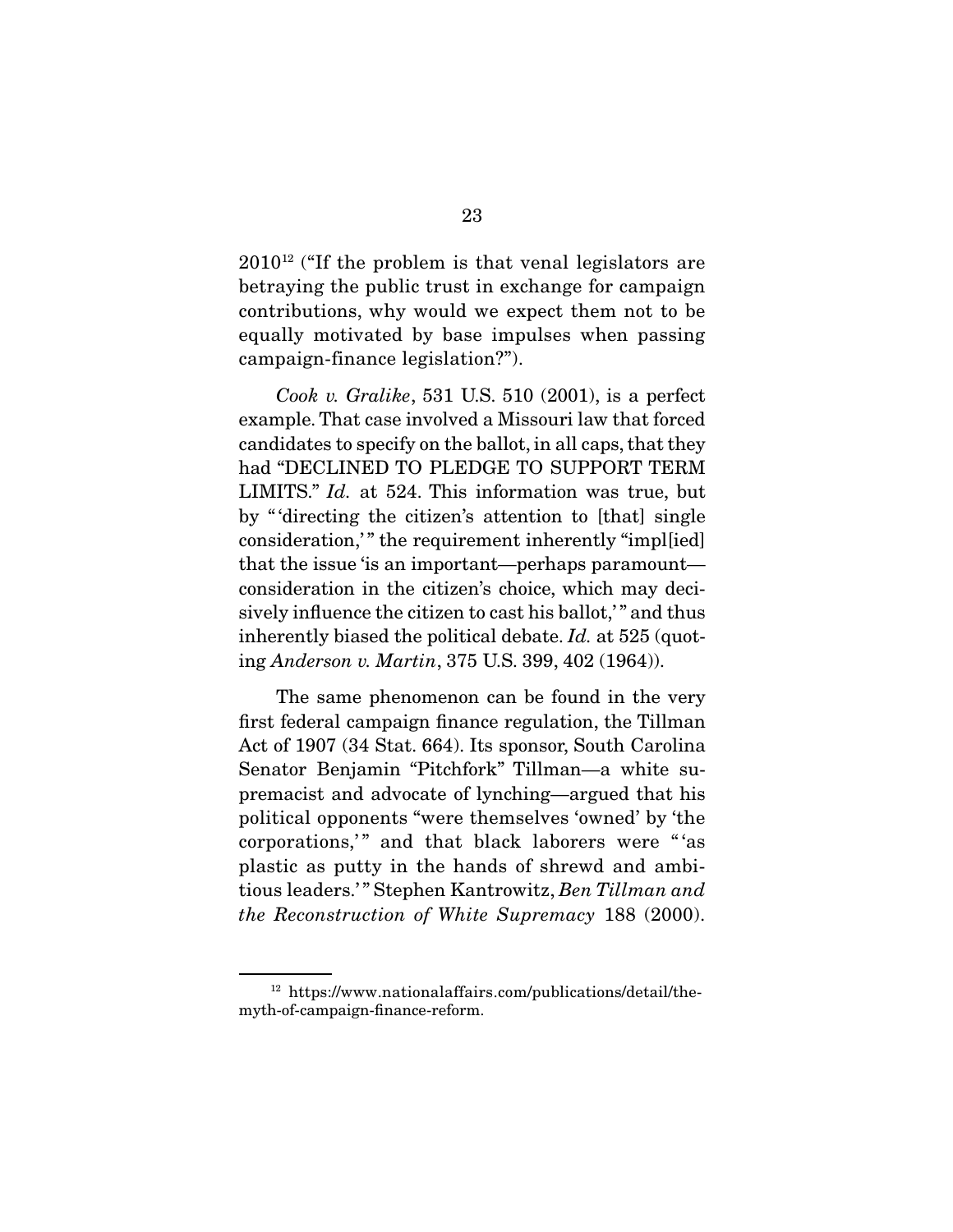Because corporations, particularly railroads, actively opposed racial segregation, Tillman drafted the Act to bar them from contributing to political candidates, which he saw as distorting the proper functioning of democracy. See Smith, supra. His view of legitimate deliberation was inevitably influenced by his preconception of the "right" results.

 The assumption that government can impartially decide what information will educate the public is problematic even outside the realm of politics—for instance, in the realm of verifiable information about goods and services. Consider the rule of Zauderer v. Office of Disciplinary Counsel of Supreme Court of Ohio, 471 U.S. 626, 651 (1985), which allows government to compel businesses to disclose "purely factual and uncontroversial information" about a product or service. Courts of appeals have found that these categories are not always clear, and that the very fact that government forces disclosure can give some information undue weight, leading to a false impression.

Thus in American Beverage Association v. City & County of San Francisco, 871 F.3d 884 (9th Cir. 2017), the city required beverage companies to say on their highway billboards that "[d]rinking beverages with added sugar(s) contributes to obesity, diabetes, and tooth decay." Id. at 888. By itself, that statement was factual—yet although " 'literally true,'" it was " 'nonetheless misleading," id. at  $893$  (citation omitted), because it was "required exclusively on advertisements for sugar-sweetened beverages, and not on advertisements for other products with equal or greater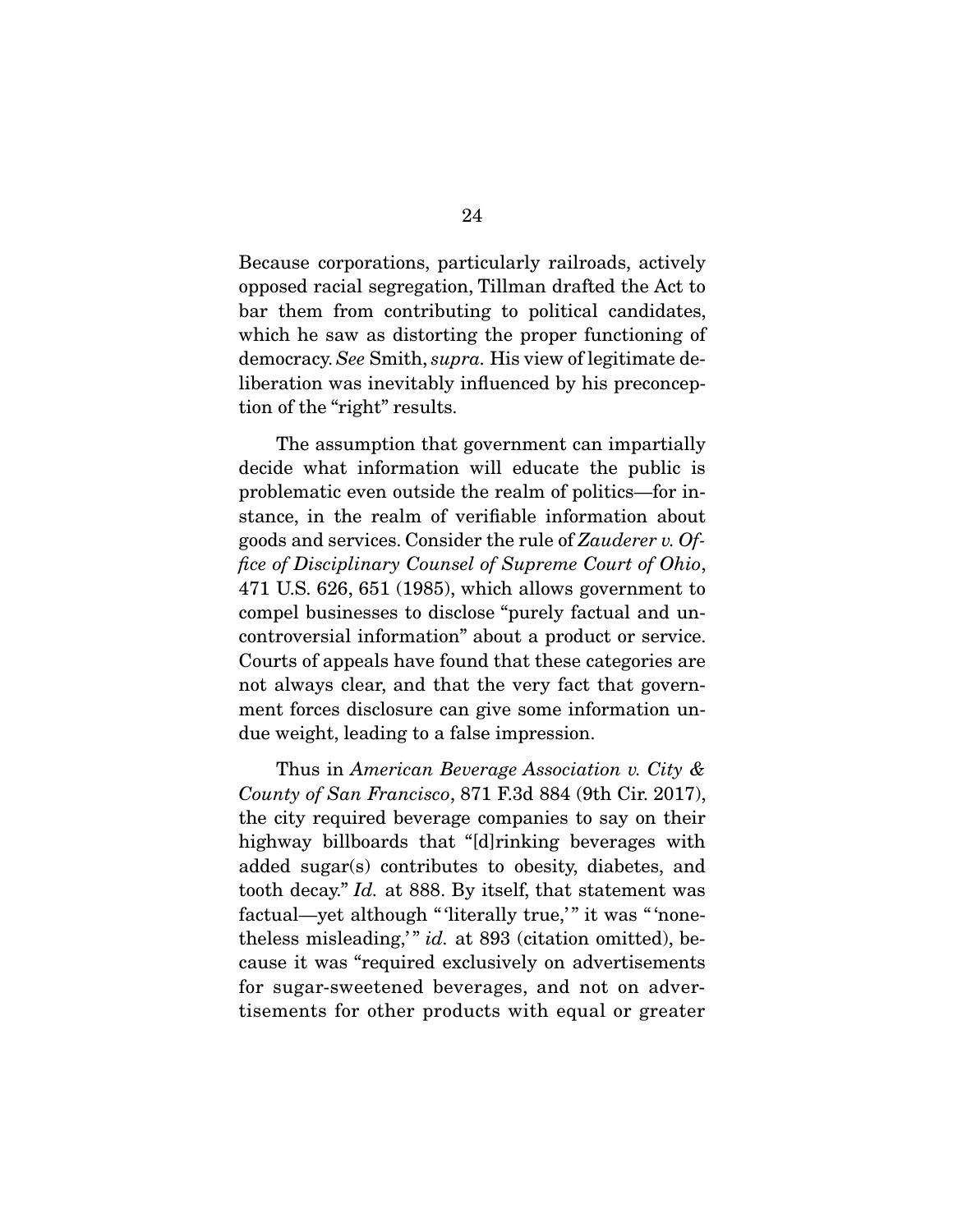amounts of added sugars and calories." Id. at 895. Thus the information lacked context, and because it was presented in the form of a compulsory disclosure, the mandate "convey[ed] the message that sugar-sweetened beverages are less healthy than other sources of added sugars and calories and are more likely to contribute to obesity, diabetes, and tooth decay than other foods"—which was not true. Id. In other words, the manner of compulsory disclosure overemphasized true information in a way likely to give a false impression of danger—and to result in worse public health outcomes.

 This problem is accentuated in matters involving contested normative or political issues, where it is harder to specify what information the public will consider relevant and why, and where incumbent legislators have an incentive to manipulate disclosure requirements in order to affect political outcomes. See Seth F. Kreimer, Sunlight, Secrets, and Scarlet Letters: The Tension Between Privacy and Disclosure in Constitutional Law, 140 U. Pa. L. Rev. 1, 130 (1991) ("Seeking to harm one's political opponents by disseminating information is a time-honored tradition, made even more respectable if the information purveyed is accurate.").

 Moreover, the question of what constitutes relevant information with respect to the identities and motives of political speakers is itself affected by the ideologies of those who seek to answer that question. Cook and the Tillman Act are examples of lawmakers intentionally biasing the public debate through purportedly neutral requirements, but the same result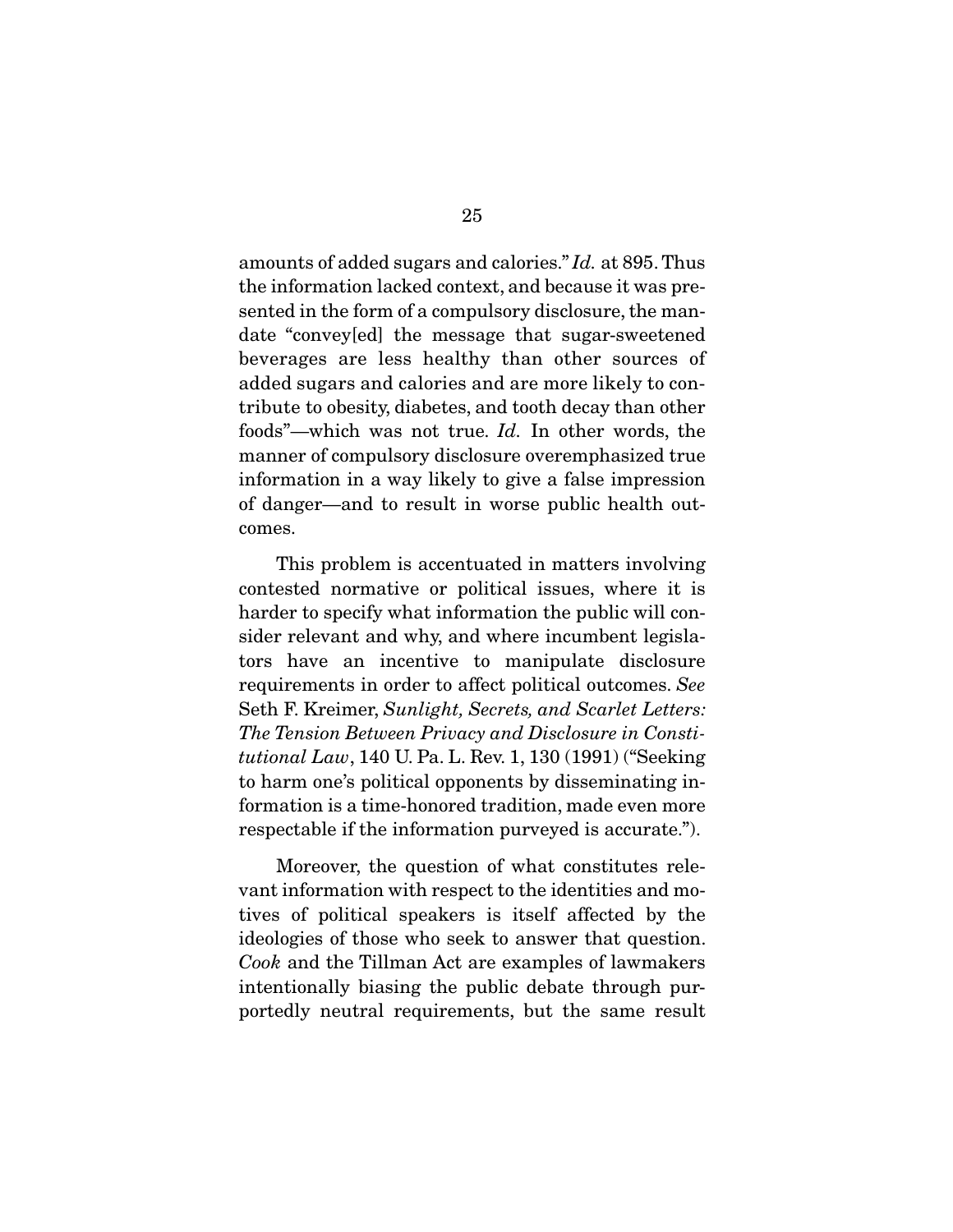occurs even when lawmakers do not have that intention. For example, before adoption of the Taft-Hartley Act (61 Stat. 136), it was lawful for unions to contribute money to political campaigns, but not for corporations to do so.13 This was not because Congress set out to benefit one side of public debate over the other, but because it did not initially perceive labor unions as political actors on a par with corporations. Congress prohibited corporate donations in the Tillman Act of 1907 and the Corrupt Practices Act of 1910 (36 Stat. 822) on the theory that corporations are self-interested entities that support or oppose candidates for that reason—but for decades, it failed to recognize that the same is true of labor unions.<sup>14</sup> Thus for nearly two decades, unions enjoyed a political advantage denied to corporations, not because lawmakers were openly biased, but because their basic assumptions about the nature of political actors blinded them to their own biases regarding which side was engaged in improper acts.

 To reiterate, it is true that a speaker's identity is a relevant datum in political debate. But the First Amendment already ensures that parties to such debates can discuss that fact—and, if a party conceals its funding sources, that fact can also be addressed in the

 $13$  The Smith-Connally Act (57 Stat. 167) temporarily prohibited union political donations four years previously.

<sup>&</sup>lt;sup>14</sup> When the proposal was made to bar unions from directly contributing to political candidates, opponents argued that "[t]his is not legislation for the common good—this is punishment because labor unions have grown so powerful." 93 Cong. Rec. 3536 (Apr. 16, 1947) (statement of Mr. Fogarty).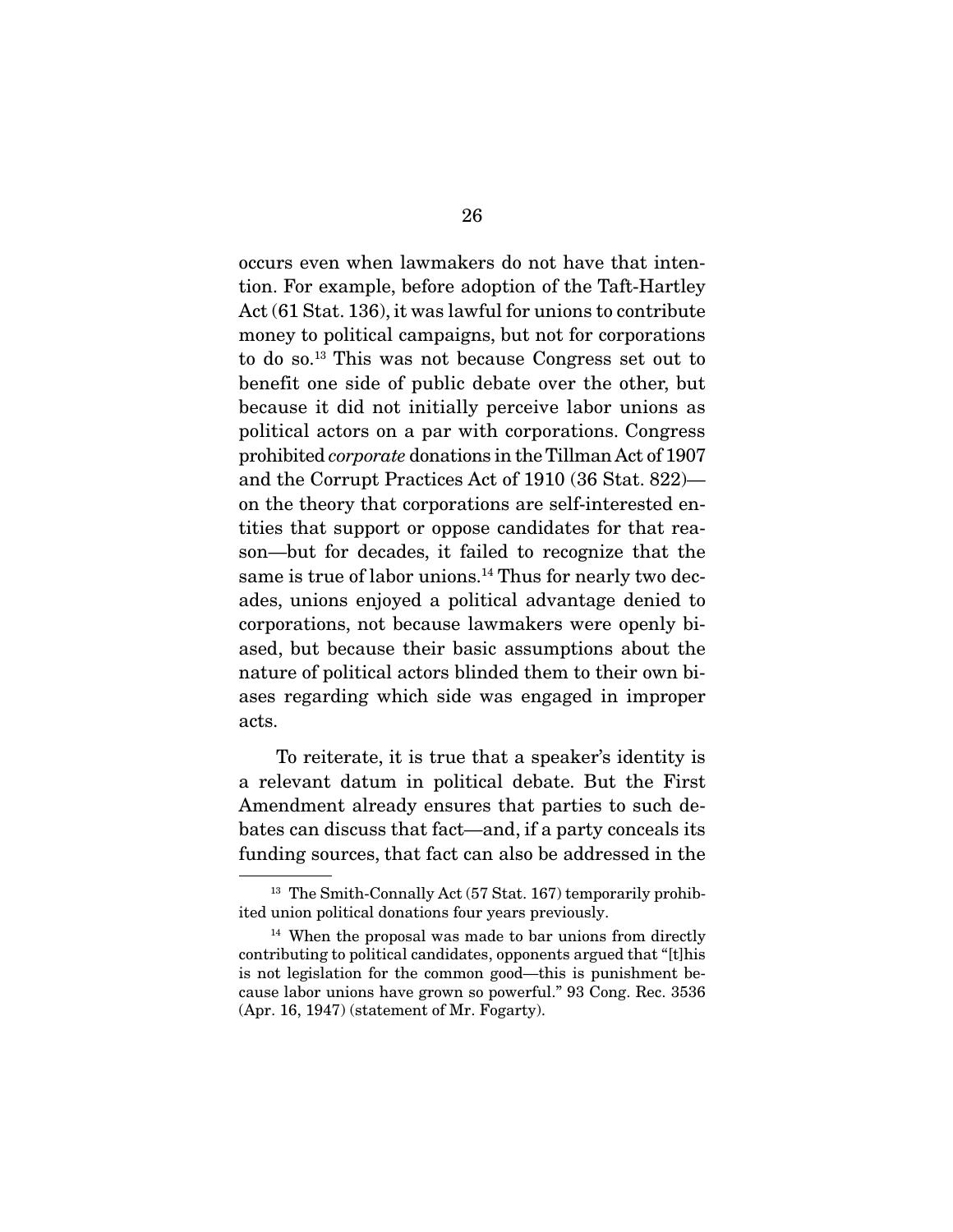debate. Research shows that voters already reward voluntary disclosure and punish non-disclosure, even without the law requiring it. Jiang, *supra* at 518. But for government to intervene, and compel the release of some information as opposed to other information, and thereby to emphasize some information over other information, is more likely to distort the political debate and to intrude on important privacy interests, than to achieve an abstract goal of fairness.

#### **II. The Court of Appeals' analysis of the chilling effect was legally erroneous.**

 The Court of Appeals also erred in its discussion of the threat of retaliation and intimidation against Petitioners' supporters. After acknowledging that the Petitioners' "evidence shows that some individuals who have or would support the plaintiffs may be deterred from contributing" as a result of the disclosure mandate, the court nonetheless decided that Petitioners had failed to establish a significant chilling effect. App. at 30a. This self-contradictory conclusion reveals a profound confusion about how chilling effects work, specifically in the disclosure context.

The chilling effect test is an *objective* test, not a subjective one; the question is whether "a person of ordinary firmness" would have been deterred from speaking under the circumstances. Nieves, 139 S. Ct. at 1721 (citation omitted). This means a person can bring a chill case even if she did not actually desist from speaking. See, e.g., Eaton v. Meneley, 379 F.3d 949,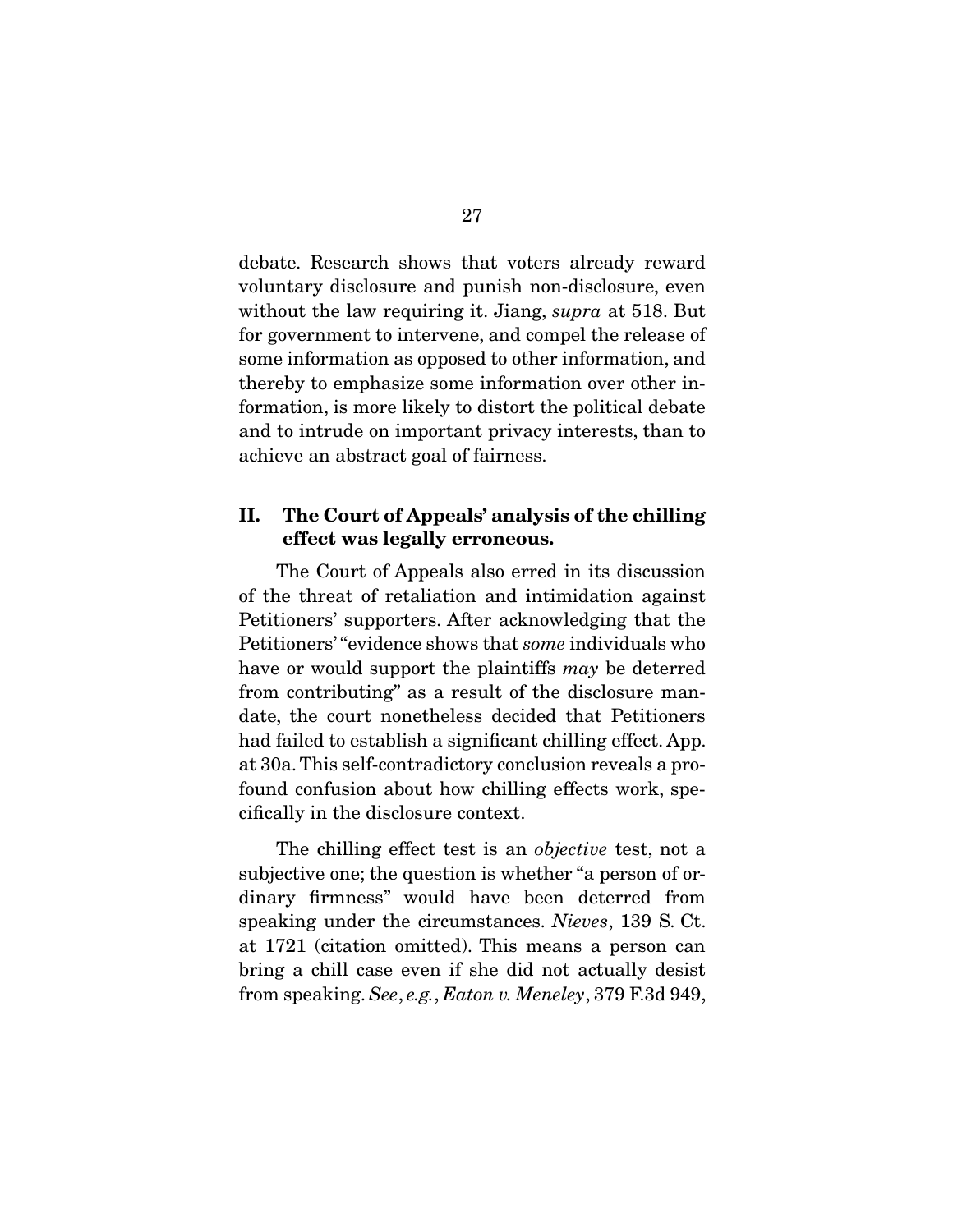956 (10th Cir. 2004) ("the standard permits a plaintiff who perseveres despite serious injury from official misconduct to assert a constitutional claim.").

 This is important because although many amici have already provided examples of how disclosure mandates can and do lead to actual harassment of people who support organizations engaged in speech on  $\alpha$  controversial issues,<sup>15</sup> chill is about people who choose not to step forward—and is therefore unmeasurable by definition. See Initiative & Referendum Inst. v. Walker, 450 F.3d 1082, 1088 (10th Cir. 2006) (analyzing chill is "delicate" because it is "inchoate: because speech is chilled, it has not yet occurred and might never occur, yet the government may have taken no formal enforcement action."). As the D.C. Circuit put it, "the absence of any direct actions against individuals . . . can be viewed as much as proof of the success of the chill as of evidence of the absence of any need for concern." Cmty.-Serv. Broad. of Mid-Am., Inc. v. FCC, 593 F.2d 1102, 1118 (D.C. Cir. 1978).

 For every example of violence or recrimination that makes the news or reaches a courtroom, there are many others that do not—either because they are not

<sup>15</sup> See, e.g., Brief Amicus Curiae of Liberty Justice Center in Support of Petition for Certiorari at 12–18; Brief of Amicus Curiae Proposition 8 Legal Defense Fund in Support of Petition for Certiorari at 8–18; Brief Amicus Curiae of Buckeye Institute in Support of Petition for Certiorari at 12–14; Brief Amicus Curiae of American Center for Law and Justice in Support of Petition for Certiorari at 14–22. See also Scott M. Noveck, Campaign Finance Disclosure and the Legislative Process, 47 Harv. J. on Legis. 75, 98–99 (2010) (citing more examples).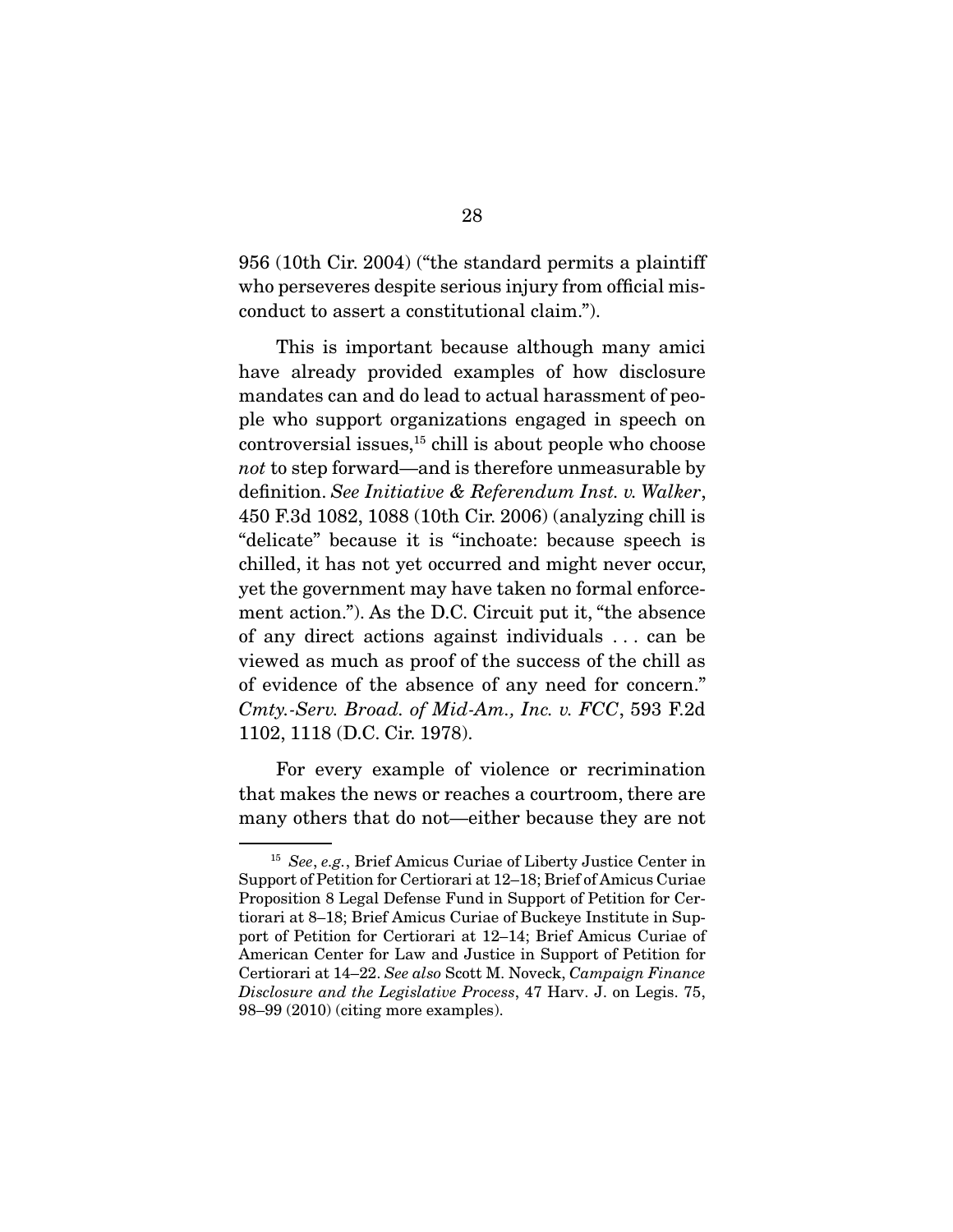considered newsworthy or because victims do not report them. In fact, sub rosa retaliation can also be engaged in by the authorities, who, for example, can deny or delay permits, start investigations, block public contracts, or engage in other forms of retribution much of which never makes it into court. See, e.g., Hal Dardick, Alderman to Chick-fil-A: No Deal, Chicago Tribune, July 25, 201216 (Chicago alderman sought to block permit for restaurant because its CEO donated funds to oppose same-sex marriage campaigns); Brooke Phillips, San Antonio Bans Chick-fil-A from Airport, News4SA.com, Mar. 21, 2019 (city denied restaurant location in airport in retaliation for its CEO's political activities).17

 It is crucial not to assume that retaliation or retribution always takes the form of violence or outright threats. There are many other ways in which mandatory disclosure can harm people. As one scholar observes,

[t]hose who rely on trust and identification with others to do their work—such as ministers, psychotherapists, or schoolteachers may find their roles undermined if congregants, patients, or parents know and judge their personal political activity.  $\ldots$  [A] gay or

<sup>16</sup> https://www.chicagotribune.com/business/ct-met-chicagochick-fil-a-20120725-story.html.

<sup>17</sup> https://news4sanantonio.com/news/local/city-councilmanmotions-to-ban-chick-fil-a-from-san-antonio-international-airport? fbclid=IwAR0RJNXO824l8obFtAdTb9CDbfAK-2QggzuARPxyD CnidkQPy-E0tQKLCXc.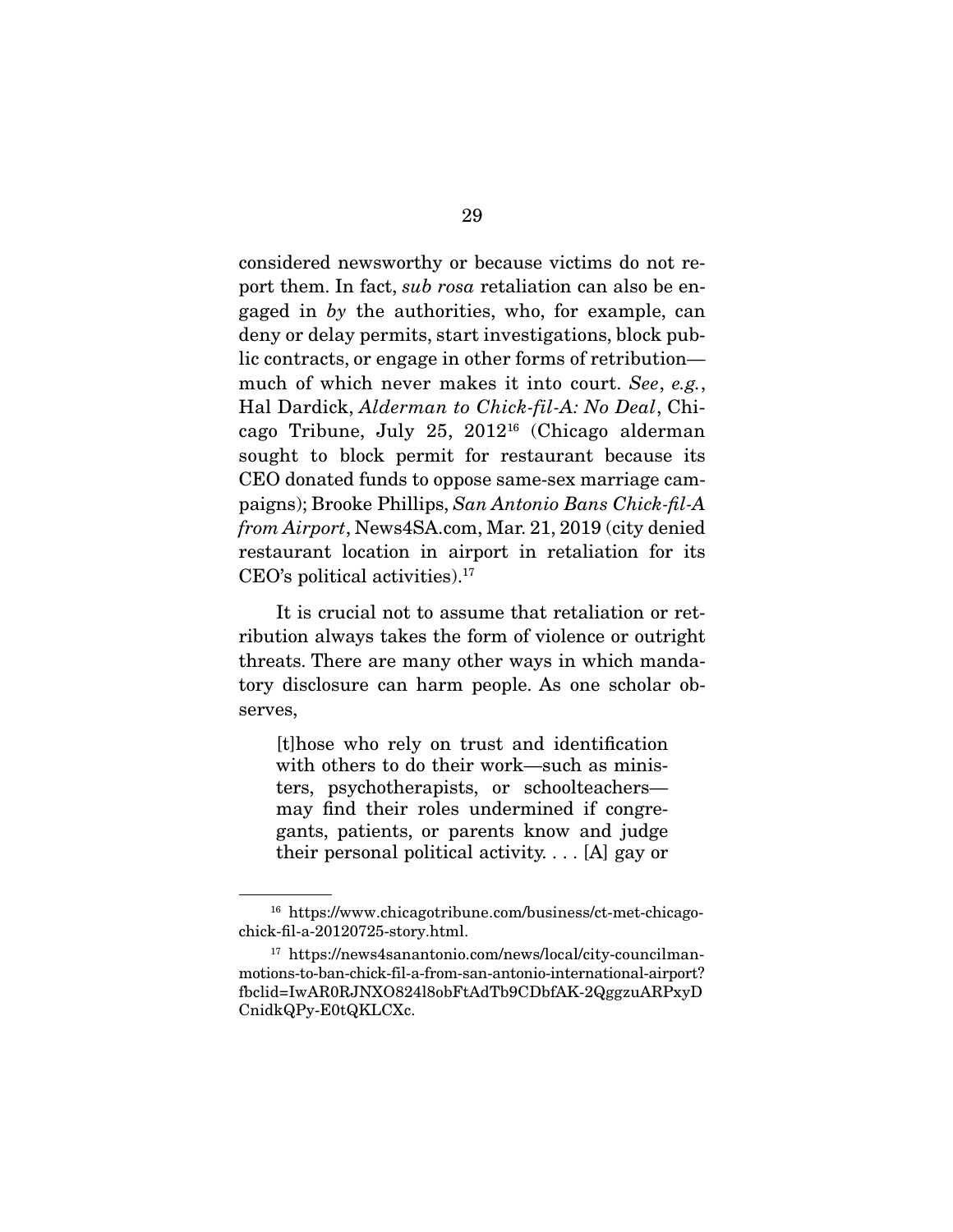lesbian person who wishes to contribute to the Log Cabin Republicans risks being outed by FEC reports. . . . Political contributions label us, and disclosure displays that label to others without our consent. Forced revelations are intrusions into a sphere of personal liberty.

William McGeveran, Mrs. Mcintyre's Checkbook: Privacy Costs of Political Contribution Disclosure, 6 U. Pa. J. Const. L. 1, 17, 19 (2003).

 But chill occurs when people, fearful of these risks, choose to remain silent instead of identifying themselves. They are never retaliated against, harassed, or intimidated, because they decline to exercise their First Amendment rights in the first place. That is why this Court has never required specific proof of harms in order to establish a chilling effect. While it requires something more than a mere subjective fear, Laird v. Tatum, 408 U.S. 1, 13–14 (1972), the law does not require plaintiffs in a chill case to prove either that they have desisted from speaking, *Eaton*, 379 F.3d at 956, or that they have suffered actual retaliation. Walker, 450 F.3d at 1089. Chill is invisible—so a court cannot dismiss a chill allegation by saying it doesn't see a chill.

What's more, the absence of retaliation today cannot guarantee that a speaker will not be retaliated against in the future. Once a person's personal identifying information is released to the public, that person may be retaliated against years afterward. In 2014, Brendan Eich, CEO of the software company Mozilla, was forced to resign when it was revealed that he had donated money to support a California ballot initiative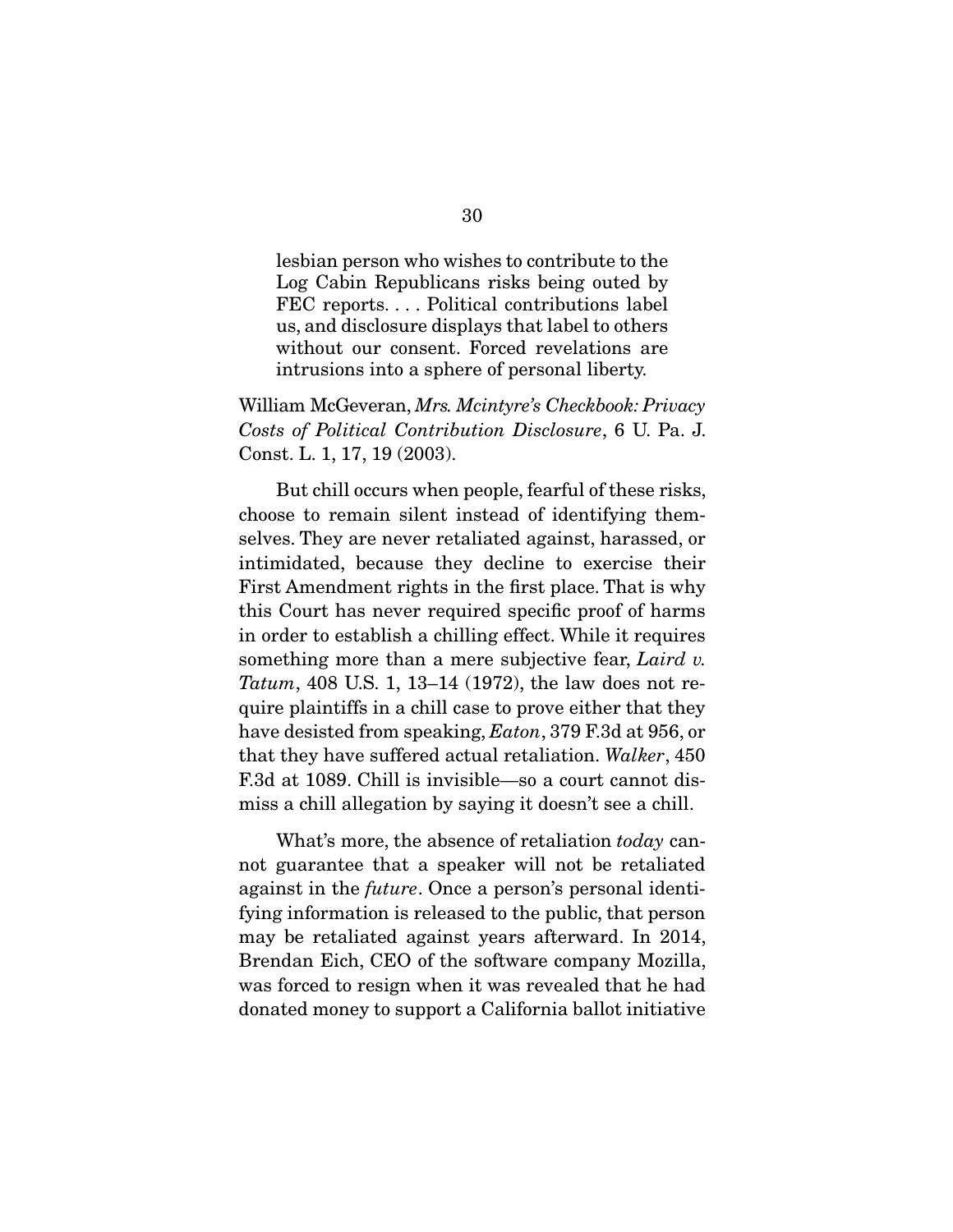banning same-sex marriages six years previously. Casey Newton, Outfoxed: How Protests Forced Mozilla's CEO to Resign in 11 Days, The Verge, Apr. 3, 2014.18 During the "Red Scare" of the 1950s, some people were retaliated against for having aided the Soviet Union during the 1940s—when it was a wartime ally of the United States. David E. Bernstein, The Red Menace, Revisited, 100 Nw. U. L. Rev. 1295, 1299 (2006). In short, political ideas that are now viewed as unremarkably mundane can later be regarded as deplorably reactionary—and incur retaliation then.

 The court below disregarded all these considerations. Instead, after admitting that the evidence did show a likelihood of chill, it minimized this by calling the chill "modest," App. at 30a, and never applied the objective test for chill. Of course, there is no First Amendment exception for "modest" chilling effects.

 It also concluded that there was no chill because the Plaintiffs "could not point to any contributor who had reduced or eliminated his or her support . . . due to the fear of disclosure," id. at 29a—even though chill is invisible. Indeed, the absence of such examples is just as likely to be "proof of the success of the chill" as proof of its absence. FCC, 593 F.2d at 1118.

 The Ninth Circuit is not alone in committing this error. Amicus Rio Grande Foundation is currently involved in litigation challenging the constitutionality of a Santa Fe, New Mexico, ordinance that forces any

<sup>18</sup> https://www.theverge.com/2014/4/3/5579516/outfoxed-howprotests-forced-mozillas-ceo-to-resign-in-11-days.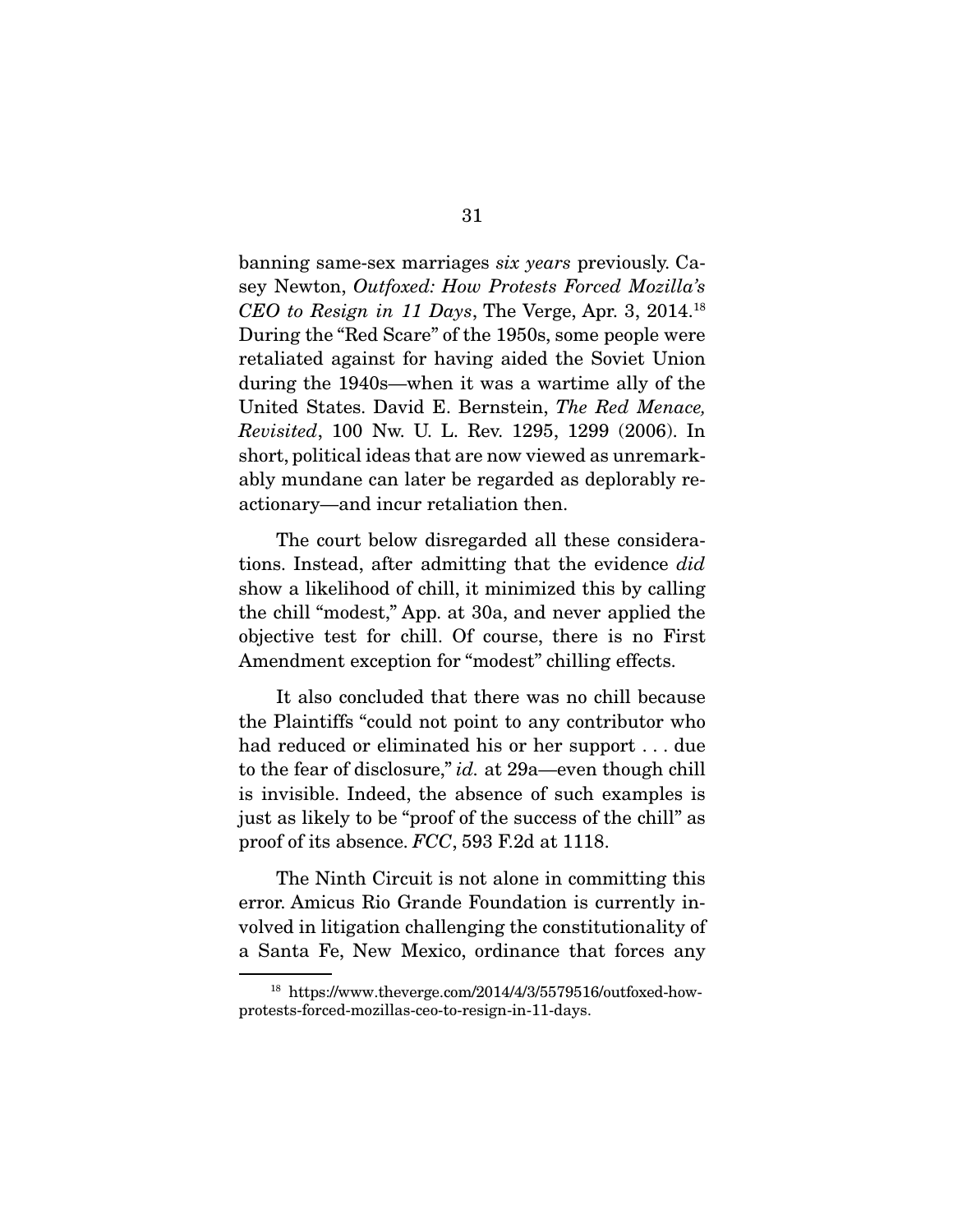organization that spends more than \$250 supporting or opposing a ballot initiative to disclose to the public the identities of any donor who gives even a penny for that purpose. Rio Grande Found., 437 F. Supp. 3d at 1058. At trial, the Foundation proved that members of other, similar organizations have experienced harassment, intimidation, and violence, when their personal identifying information was publicized, see id. at 1060– 61, 1070. Yet the District Court—relying in part on the Ninth Circuit's decision in this case, id. at 1072—ruled against the Foundation because it had not itself experienced violence or threats (yet). Id. at 1073.

 In other words, the District Court in that case, and the Court of Appeals in this case, essentially required speakers to prove specific acts of retaliation—and enough to rise above a "modest" amount, whatever that might mean—in order to prove a chilling effect. But that is not and has never been the test. The test is whether a person of ordinary firmness would *hesitate* to exercise her First Amendment rights under the circumstances. That alone requires reversal.

--------------------------------- ♦ ---------------------------------